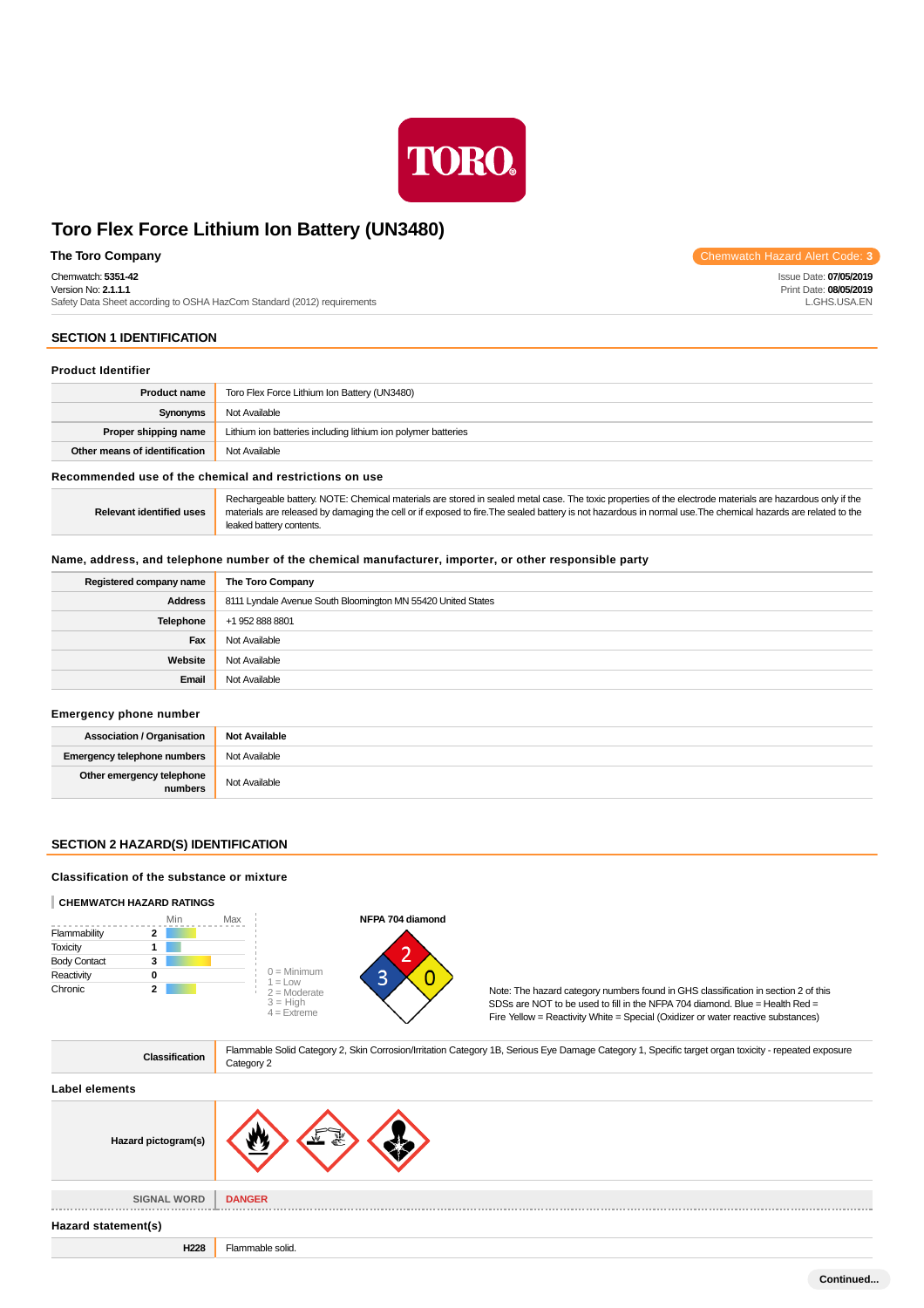## Issue Date: **07/05/2019** Print Date: **08/05/2019**

## **Toro Flex Force Lithium Ion Battery (UN3480)**

| H314 | Causes severe skin burns and eye damage.                           |
|------|--------------------------------------------------------------------|
| H373 | May cause damage to organs through prolonged or repeated exposure. |
|      |                                                                    |

## **Hazard(s) not otherwise classified**

Not Applicable

## **Precautionary statement(s) Prevention**

| P <sub>210</sub> | Keep away from heat/sparks/open flames/hot surfaces. - No smoking.                |
|------------------|-----------------------------------------------------------------------------------|
| P <sub>260</sub> | Do not breathe dust/fume/gas/mist/vapours/spray.                                  |
| P280             | Wear protective gloves/protective clothing/eye protection/face protection.        |
| P <sub>240</sub> | Ground/bond container and receiving equipment.                                    |
| P <sub>241</sub> | Use explosion-proof electrical/ventilating/lighting/intrinsically safe equipment. |

## **Precautionary statement(s) Response**

| IF SWALLOWED: Rinse mouth. Do NOT induce vomiting.                                                                               |
|----------------------------------------------------------------------------------------------------------------------------------|
| IF ON SKIN (or hair): Remove/Take off immediately all contaminated clothing. Rinse skin with water/shower.                       |
| IF IN EYES: Rinse cautiously with water for several minutes. Remove contact lenses, if present and easy to do. Continue rinsing. |
| Immediately call a POISON CENTER or doctor/physician.                                                                            |
| In case of fire: Use alcohol resistant foam or normal protein foam for extinction.                                               |
| Wash contaminated clothing before reuse.                                                                                         |
| IF INHALED: Remove victim to fresh air and keep at rest in a position comfortable for breathing.                                 |
|                                                                                                                                  |

## **Precautionary statement(s) Storage**

**P405** Store locked up.

### **Precautionary statement(s) Disposal**

**P501** Dispose of contents/container in accordance with local regulations.

## **SECTION 3 COMPOSITION / INFORMATION ON INGREDIENTS**

### **Substances**

See section below for composition of Mixtures

### **Mixtures**

| <b>CAS No</b> | %[weight]  | Name                            |
|---------------|------------|---------------------------------|
| Not Available |            | hermetically sealed case with   |
| 12190-79-3    | 20-50      | lithium cobaltate               |
| 7782-42-5     | 10-30      | graphite                        |
| 21324-40-3    | $0.05 - 5$ | lithium fluorophosphate         |
| Not Available | $5 - 20$   | electrolyte solvent contains    |
| 96-49-1       | NotSpec    | ethylene carbonate              |
| 108-32-7      | NotSpec    | propylene carbonate             |
| 105-58-8      | NotSpec    | diethyl carbonate               |
| 105-37-3      | NotSpec    | ethyl propionate                |
| 7440-50-8     | $3 - 15$   | copper                          |
| 7429-90-5     | $2 - 10$   | aluminium                       |
| 24937-79-9    | < 1        | vinylidene fluoride homopolymer |
| 12597-69-2    | NotSpec    | steel                           |
| 7440-02-0     | NotSpec    | nickel                          |
| Not Available | balance    | inert components, proprietary   |

The specific chemical identity and/or exact percentage (concentration) of composition has been withheld as a trade secret.

## **SECTION 4 FIRST-AID MEASURES**

| Description of first aid measures |                                                                                                                                                                                                                                                                                                                                                                                                                                                                                                                                     |
|-----------------------------------|-------------------------------------------------------------------------------------------------------------------------------------------------------------------------------------------------------------------------------------------------------------------------------------------------------------------------------------------------------------------------------------------------------------------------------------------------------------------------------------------------------------------------------------|
| <b>Eye Contact</b>                | $\triangleright$ Generally not applicable.<br>If this product comes in contact with the eyes:<br>$\blacktriangleright$ Wash out immediately with fresh running water.<br>Ensure complete irrigation of the eye by keeping eyelids apart and away from eye and moving the eyelids by occasionally lifting the upper and lower lids.<br>► Seek medical attention without delay; if pain persists or recurs seek medical attention.<br>► Removal of contact lenses after an eye injury should only be undertaken by skilled personnel. |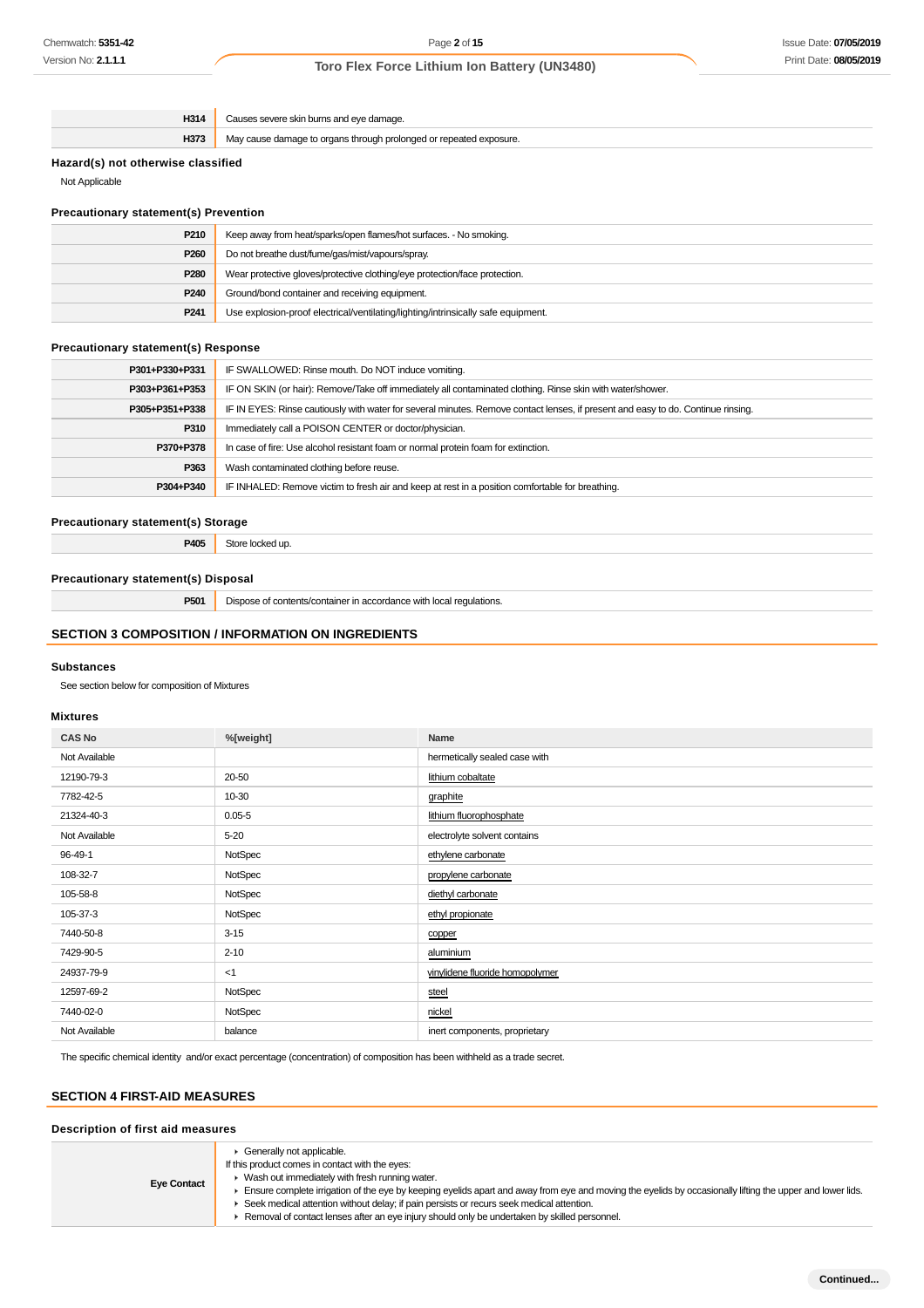| <b>Skin Contact</b> | If skin contact occurs:<br>Inmediately remove all contaminated clothing, including footwear.<br>Flush skin and hair with running water (and soap if available).<br>▶ Seek medical attention in event of irritation.                                                                                                                                                                                                                                                                                                                                               |
|---------------------|-------------------------------------------------------------------------------------------------------------------------------------------------------------------------------------------------------------------------------------------------------------------------------------------------------------------------------------------------------------------------------------------------------------------------------------------------------------------------------------------------------------------------------------------------------------------|
| Inhalation          | Remove patient to fresh air and seek medical attention.                                                                                                                                                                                                                                                                                                                                                                                                                                                                                                           |
| Ingestion           | • Not considered a normal route of entry.<br><b>If swallowed do NOT induce vomiting.</b><br>If vomiting occurs, lean patient forward or place on left side (head-down position, if possible) to maintain open airway and prevent aspiration.<br>• Observe the patient carefully.<br>► Never give liquid to a person showing signs of being sleepy or with reduced awareness; i.e. becoming unconscious.<br>Give water to rinse out mouth, then provide liquid slowly and as much as casualty can comfortably drink.<br>$\blacktriangleright$ Seek medical advice. |

### **Most important symptoms and effects, both acute and delayed**

See Section 11

### **Indication of any immediate medical attention and special treatment needed**

Treat symptomatically.

## **SECTION 5 FIRE-FIGHTING MEASURES**

### **Extinguishing media**

- Dry chemical powder.
- BCF (where regulations permit).
- Carbon dioxide.

### **Special hazards arising from the substrate or mixture**

**Fire Incompatibility** None known.

### **Special protective equipment and precautions for fire-fighters**

| <b>Fire Fighting</b>         | Alert Fire Brigade and tell them location and nature of hazard.<br>$\blacktriangleright$ Wear breathing apparatus plus protective gloves in the event of a fire.<br>Prevent, by any means available, spillage from entering drains or water courses.<br>► Use fire fighting procedures suitable for surrounding area.<br><b>DO NOT</b> approach containers suspected to be hot.<br>Cool fire exposed containers with water spray from a protected location.<br>If safe to do so, remove containers from path of fire. |
|------------------------------|-----------------------------------------------------------------------------------------------------------------------------------------------------------------------------------------------------------------------------------------------------------------------------------------------------------------------------------------------------------------------------------------------------------------------------------------------------------------------------------------------------------------------|
| <b>Fire/Explosion Hazard</b> | Equipment should be thoroughly decontaminated after use.<br>$\blacktriangleright$ Non combustible.<br>Not considered to be a significant fire risk.<br>► Heating may cause expansion or decomposition leading to violent rupture of containers.<br>May emit acrid smoke. May emit corrosive and poisonous fumes.                                                                                                                                                                                                      |

## **SECTION 6 ACCIDENTAL RELEASE MEASURES**

### **Personal precautions, protective equipment and emergency procedures**

See section 8

#### **Environmental precautions**

See section 12

### **Methods and material for containment and cleaning up**

| <b>Minor Spills</b> | Clean up all spills immediately.<br>Avoid contact with skin and eyes.<br>Place in suitable containers for disposal.                                                                                                                                                                                                                                                                                                                                                                                                                             |
|---------------------|-------------------------------------------------------------------------------------------------------------------------------------------------------------------------------------------------------------------------------------------------------------------------------------------------------------------------------------------------------------------------------------------------------------------------------------------------------------------------------------------------------------------------------------------------|
| <b>Major Spills</b> | $\triangleright$ Clean up all spills immediately.<br>• Wear protective clothing, safety glasses, dust mask, gloves.<br>Secure load if safe to do so. Bundle/collect recoverable product.<br>• Use dry clean up procedures and avoid generating dust.<br>► Vacuum up (consider explosion-proof machines designed to be grounded during storage and use).<br>$\triangleright$ Water may be used to prevent dusting.<br>• Collect remaining material in containers with covers for disposal.<br>$\blacktriangleright$ Flush spill area with water. |

Personal Protective Equipment advice is contained in Section 8 of the SDS.

### **SECTION 7 HANDLING AND STORAGE**

### **Precautions for safe handling**

**Safe handling** Use good occupational work practice. Observe manufacturer's storage and handling recommendations contained within this SDS. Avoid physical damage to containers. |Do not connect the positive terminal to the negative terminal with electrical wire or chain.|Avoid polarity reverse connection when installing the battery to an instrument.|Do not wet the battery with water, seawater or acid; or expose to strong oxidizer.|Do not damage or remove the external tube.|Keep the battery away from heat and fire.|Do not disassemble or reconstruct the battery; or solder the battery directly.|Do not give a mechanical shock or deform.|Do not use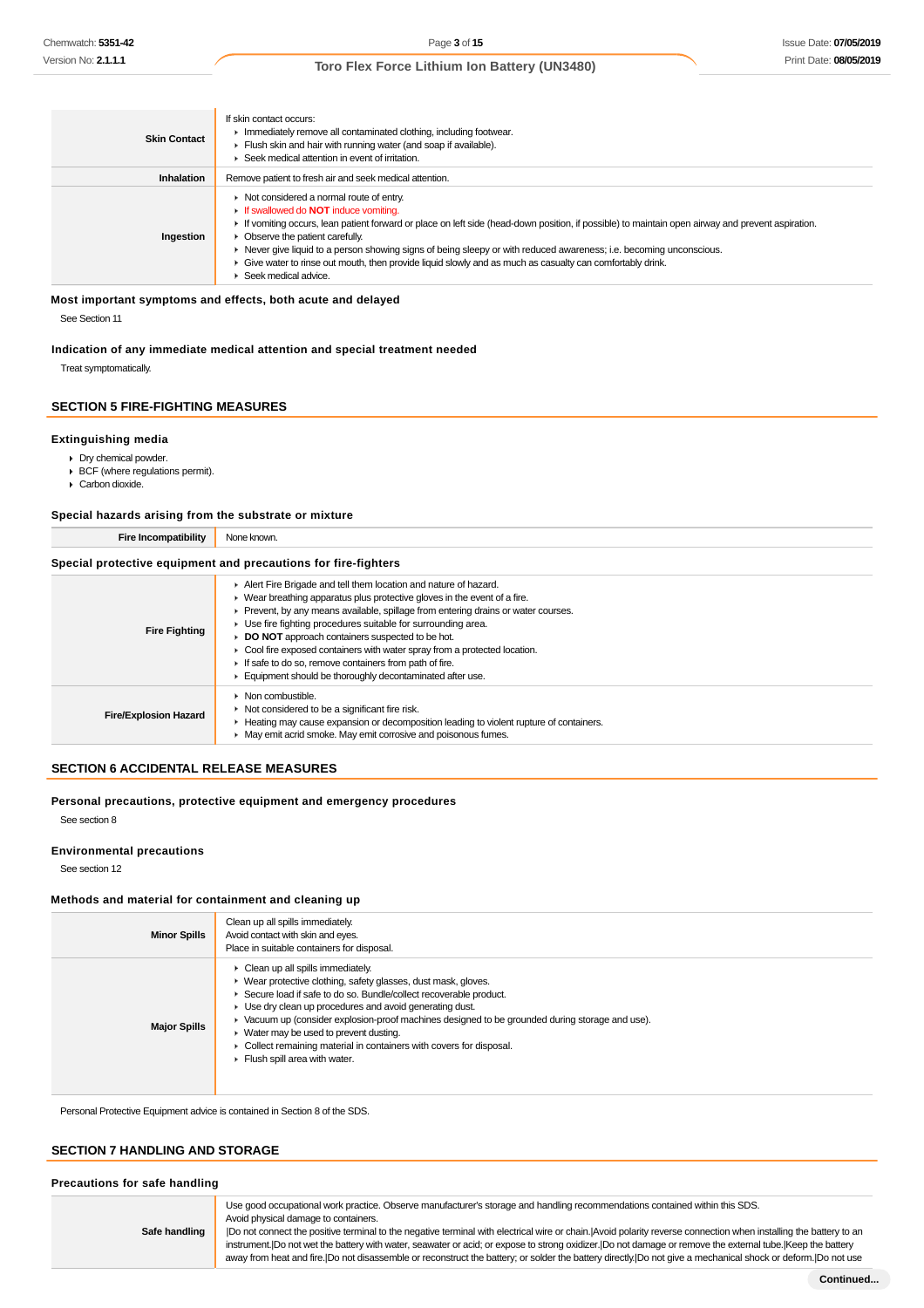|                                                              | unauthorized charger or other charging method. Terminate charging when the charging process does not end within specified time.                                                                                                                                                                                             |  |  |
|--------------------------------------------------------------|-----------------------------------------------------------------------------------------------------------------------------------------------------------------------------------------------------------------------------------------------------------------------------------------------------------------------------|--|--|
| Other information                                            | $\triangleright$ Keep dry.<br>$\triangleright$ Store under cover.<br>▶ Protect containers against physical damage.<br>• Observe manufacturer's storage and handling recommendations contained within this SDS.<br>Keep out of reach of children.<br>Store out of direct sunlight<br>Store away from incompatible materials. |  |  |
| Conditions for safe storage, including any incompatibilities |                                                                                                                                                                                                                                                                                                                             |  |  |
| Suitable container                                           | Store in original containers.                                                                                                                                                                                                                                                                                               |  |  |
| Storage incompatibility                                      | $\blacktriangleright$ Avoid reaction with oxidising agents                                                                                                                                                                                                                                                                  |  |  |

## **SECTION 8 EXPOSURE CONTROLS / PERSONAL PROTECTION**

### **Control parameters**

## **OCCUPATIONAL EXPOSURE LIMITS (OEL)**

| Source                                                   | Ingredient           | <b>Material name</b>                                                                                                                 | <b>TWA</b>                    | <b>STEL</b>      | Peak             | <b>Notes</b>                                                                              |
|----------------------------------------------------------|----------------------|--------------------------------------------------------------------------------------------------------------------------------------|-------------------------------|------------------|------------------|-------------------------------------------------------------------------------------------|
| US ACGIH Threshold Limit Values<br>(TLV)                 | lithium<br>cobaltate | Cobalt and inorganic compounds, as Co                                                                                                | $0.02$ mg/m $3$               | Not<br>Available | Not<br>Available | TLV® Basis: Asthma; pulm tunc;<br>myocardial eff; BEI                                     |
| US NIOSH Recommended<br><b>Exposure Limits (RELs)</b>    | graphite             | Black lead, Mineral carbon, Plumbago, Silver<br>graphite, Stove black [Note: Also see specific<br>listing for Graphite (synthetic).] | $2.5$ (resp)<br>mg/m3         | Not<br>Available | Not<br>Available | Not Available                                                                             |
| US OSHA Permissible Exposure<br>Levels (PELs) - Table Z3 | graphite             | Graphite                                                                                                                             | 15 mppcf                      | Not<br>Available | Not<br>Available | (Name ((Natural)))                                                                        |
| US ACGIH Threshold Limit Values<br>(TLV)                 | graphite             | Graphite (all forms except graphite fibers)                                                                                          | $2$ mg/m $3$                  | Not<br>Available | Not<br>Available | <b>TLV® Basis: Pneumoconiosis</b>                                                         |
| US OSHA Permissible Exposure<br>Levels (PELs) - Table Z1 | graphite             | Graphite, natural, respirable dust                                                                                                   | Not Available                 | Not<br>Available | Not<br>Available | See Table Z-3                                                                             |
| US NIOSH Recommended<br>Exposure Limits (RELs)           | copper               | Copper metal dusts, Copper metal fumes                                                                                               | $1 \text{ mg/m}$              | Not<br>Available | Not<br>Available | [*Note: The REL also applies to other<br>copper compounds (as Cu) except<br>Copper fume.] |
| US ACGIH Threshold Limit Values<br>(TLV)                 | copper               | Copper - Dusts and mists, as Cu                                                                                                      | 1 $mq/m3$                     | Not<br>Available | Not<br>Available | TLV® Basis: Irr; GI; metal fume fever;<br><b>BEI</b>                                      |
| US ACGIH Threshold Limit Values<br>(TLV)                 | copper               | Copper - Fume, as Cu                                                                                                                 | $0.2$ mg/m $3$                | Not<br>Available | Not<br>Available | TLV® Basis: Irr; GI; metal fume fever;<br><b>BEI</b>                                      |
| US OSHA Permissible Exposure<br>Levels (PELs) - Table Z1 | copper               | Copper: Dusts and mists (as Cu)                                                                                                      | $1 \text{ mg/m}$              | Not<br>Available | Not<br>Available | Not Available                                                                             |
| US OSHA Permissible Exposure<br>Levels (PELs) - Table Z1 | copper               | Copper: Fume (as Cu)                                                                                                                 | $0.1 \text{ mg/m}$ 3          | Not<br>Available | Not<br>Available | Not Available                                                                             |
| US NIOSH Recommended<br><b>Exposure Limits (RELs)</b>    | aluminium            | Aluminium, Aluminum metal, Aluminum<br>powder. Elemental aluminum                                                                    | 10 (total), 5<br>(resp) mg/m3 | Not<br>Available | Not<br>Available | Not Available                                                                             |
| US ACGIH Threshold Limit Values<br>(TLV)                 | aluminium            | Aluminum metal and insoluble compounds                                                                                               | 1 $mq/m3$                     | Not<br>Available | Not<br>Available | TLV® Basis: Pneumoconiosis; LRT<br>irr; neurotoxicity                                     |
| US OSHA Permissible Exposure<br>Levels (PELs) - Table Z1 | aluminium            | Aluminum, metal (as Al): Total dust                                                                                                  | $15 \text{ mg/m}$             | Not<br>Available | Not<br>Available | Not Available                                                                             |
| US OSHA Permissible Exposure<br>Levels (PELs) - Table Z1 | aluminium            | Aluminum, metal (as Al): Respirable fraction                                                                                         | $5 \,\mathrm{mg/m}$           | Not<br>Available | Not<br>Available | Not Available                                                                             |
| US NIOSH Recommended<br>Exposure Limits (RELs)           | nickel               | Nickel metal: Elemental nickel, Nickel<br>catalyst                                                                                   | $0.015$ mg/m $3$              | Not<br>Available | Not<br>Available | Ca See Appendix A [*Note: The REL<br>does not apply to Nickel carbonyl.]                  |
| US ACGIH Threshold Limit Values<br>(TLV)                 | nickel               | Nickel and inorganic compounds including<br>Nickel subsulfide, as Ni - Elemental                                                     | $1.5 \text{ mg/m}$            | Not<br>Available | Not<br>Available | TLV® Basis: Dermatitis;<br>pneumoconiosis                                                 |
| US OSHA Permissible Exposure<br>Levels (PELs) - Table Z1 | nickel               | Nickel, metal and insoluble compounds (as<br>Ni)                                                                                     | $1 \text{ mg/m}$              | Not<br>Available | Not<br>Available | Not Available                                                                             |

## **EMERGENCY LIMITS**

| Ingredient              | <b>Material name</b>                   | TEEL-1               | TEEL-2              | TEEL-3      |
|-------------------------|----------------------------------------|----------------------|---------------------|-------------|
| graphite                | Graphite; (Mineral carbon)             | $6 \,\mathrm{mq/m3}$ | $16 \text{ mg/m}$   | 95 mg/m3    |
| lithium fluorophosphate | Lithium hexafluorophosphate            | $7.5 \text{ mg/m}$ 3 | 83 mg/m3            | 500 mg/m3   |
| ethylene carbonate      | Glycol carbonate; (Ethylene carbonate) | $30 \text{ mg/m}$    | 330 mg/m3           | 2,000 mg/m3 |
| propylene carbonate     | Propylene carbonate, 1,2-              | $3.3 \text{ mg/m}$   | $37 \text{ mg/m}$   | 220 mg/m3   |
| diethyl carbonate       | Diethyl carbonate                      | 12 ppm               | 140 ppm             | 810 ppm     |
| ethyl propionate        | Ethyl propionate                       | 6.3 ppm              | 69 ppm              | 410 ppm     |
| copper                  | Copper                                 | $3 \,\mathrm{mq/m}$  | $33 \text{ mg/m}$   | 200 mg/m3   |
| nickel                  | Nickel                                 | $4.5 \text{ mg/m}$ 3 | $50 \text{ mg/m}$ 3 | 99 mg/m3    |
|                         |                                        |                      |                     |             |
| Ingredient              | <b>Original IDLH</b>                   | <b>Revised IDLH</b>  |                     |             |
| lithium cobaltate       | Not Available                          | Not Available        |                     |             |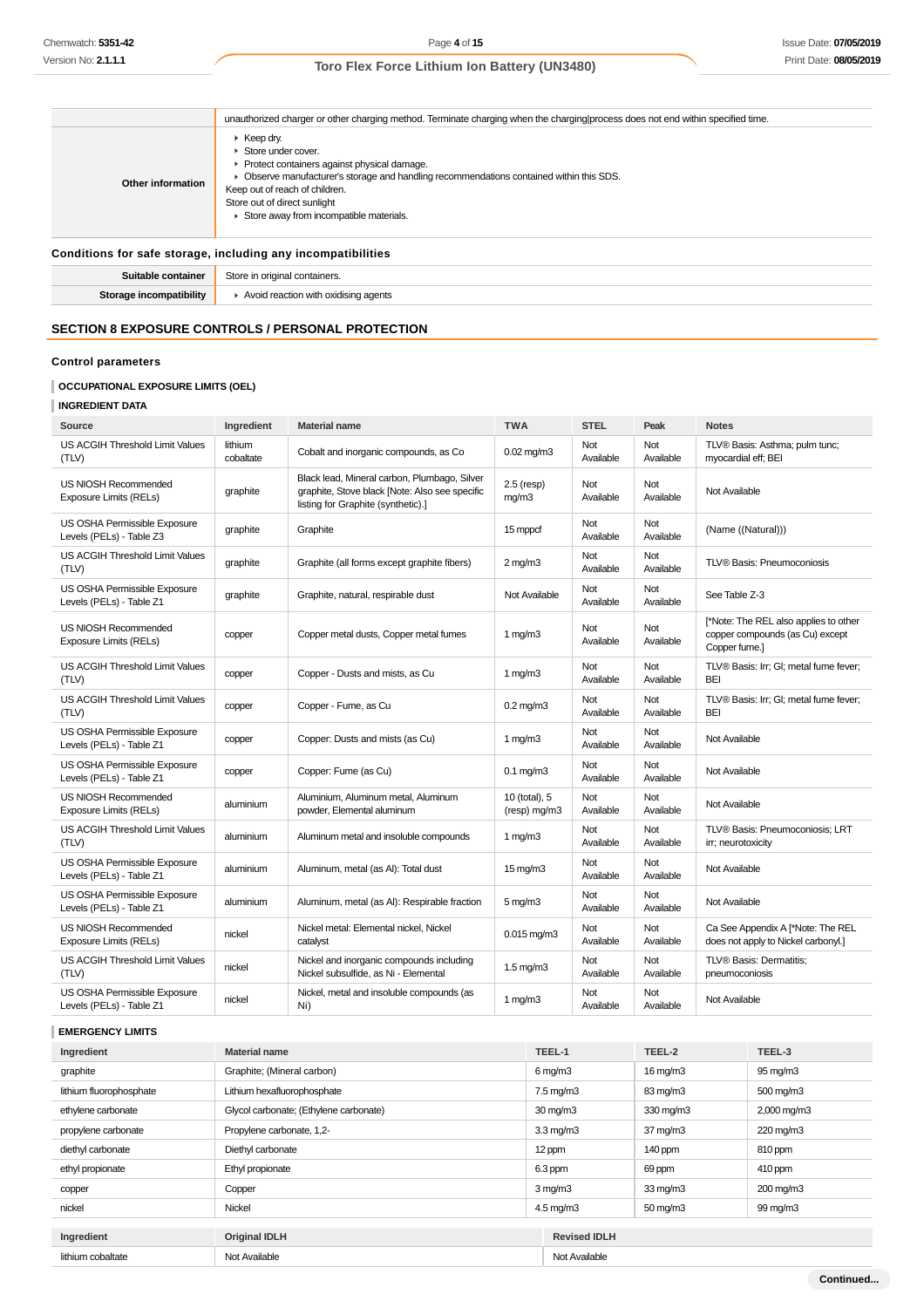| graphite                        | 1,250 mg/m3          | Not Available |
|---------------------------------|----------------------|---------------|
| lithium fluorophosphate         | Not Available        | Not Available |
| ethylene carbonate              | Not Available        | Not Available |
| propylene carbonate             | Not Available        | Not Available |
| diethyl carbonate               | Not Available        | Not Available |
| ethyl propionate                | Not Available        | Not Available |
| copper                          | $100 \text{ mg/m}$ 3 | Not Available |
| aluminium                       | Not Available        | Not Available |
| vinylidene fluoride homopolymer | Not Available        | Not Available |
| steel                           | Not Available        | Not Available |
| nickel                          | Not Available        | Not Available |

### **MATERIAL DATA**

### **Exposure controls**

| Appropriate engineering<br>controls | General exhaust is adequate under normal operating conditions.                  |
|-------------------------------------|---------------------------------------------------------------------------------|
| <b>Personal protection</b>          | OO<br>$\mathbf{q}$                                                              |
| Eye and face protection             | None under normal operating conditions.<br><b>OTHERWISE:</b><br>Safety glasses. |
| <b>Skin protection</b>              | See Hand protection below                                                       |
| Hands/feet protection               | None under normal operating conditions.<br><b>OTHERWISE:</b><br>▶ Rubber Gloves |
| <b>Body protection</b>              | See Other protection below                                                      |
| Other protection                    | No special equipment needed when handling small quantities                      |

### **Respiratory protection**

Type A-P Filter of sufficient capacity. (AS/NZS 1716 & 1715, EN 143:2000 & 149:2001, ANSI Z88 or national equivalent)

Where the concentration of gas/particulates in the breathing zone, approaches or exceeds the "Exposure Standard" (or ES), respiratory protection is required. Degree of protection varies with both face-piece and Class of filter; the nature of protection varies with Type of filter.

| <b>Required Minimum Protection Factor</b> | Half-Face Respirator | <b>Full-Face Respirator</b> | <b>Powered Air Respirator</b> |
|-------------------------------------------|----------------------|-----------------------------|-------------------------------|
| up to $10 \times ES$                      | A-AUS P2             |                             | A-PAPR-AUS / Class 1 P2       |
| up to $50 \times ES$                      |                      | A-AUS / Class 1 P2          |                               |
| up to $100 \times ES$                     |                      | A-2 P2                      | A-PAPR-2 P2 ^                 |

^ - Full-face

A(All classes) = Organic vapours, B AUS or B1 = Acid gasses, B2 = Acid gas or hydrogen cyanide(HCN), B3 = Acid gas or hydrogen cyanide(HCN), E = Sulfur dioxide(SO2), G = Agricultural chemicals, K = Ammonia(NH3), Hg = Mercury, NO = Oxides of nitrogen, MB = Methyl bromide, AX = Low boiling point organic compounds(below 65 degC)

Respirators may be necessary when engineering and administrative controls do not adequately prevent exposures.

The decision to use respiratory protection should be based on professional judgment that takes into account toxicity information, exposure measurement data, and frequency and likelihood of the worker's exposure - ensure users are not subject to high thermal loads which may result in heat stress or distress due to personal protective equipment (powered, positive flow, full face apparatus may be an option).

Published occupational exposure limits, where they exist, will assist in determining the adequacy of the selected respiratory protection. These may be government mandated or vendor recommended.

▶ Certified respirators will be useful for protecting workers from inhalation of particulates when properly selected and fit tested as part of a complete respiratory protection program.

Use approved positive flow mask if significant quantities of dust becomes airborne.

Try to avoid creating dust conditions.

## **SECTION 9 PHYSICAL AND CHEMICAL PROPERTIES**

#### **Information on basic physical and chemical properties**

| Appearance                                               | Coloured solid article with no odour; insoluble in water. |                                            |                |
|----------------------------------------------------------|-----------------------------------------------------------|--------------------------------------------|----------------|
|                                                          |                                                           |                                            |                |
| <b>Physical state</b>                                    | Manufactured                                              | Relative density (Water = 1)               | Not Applicable |
| Odour                                                    | Not Available                                             | Partition coefficient n-octanol /<br>water | Not Available  |
| <b>Odour threshold</b>                                   | Not Available                                             | Auto-ignition temperature (°C)             | Not Applicable |
| pH (as supplied)                                         | Not Applicable                                            | <b>Decomposition temperature</b>           | Not Available  |
| Melting point / freezing point<br>(°C)                   | Not Applicable                                            | Viscosity (cSt)                            | Not Applicable |
| Initial boiling point and boiling<br>range $(^{\circ}C)$ | Not Applicable                                            | Molecular weight (g/mol)                   | Not Applicable |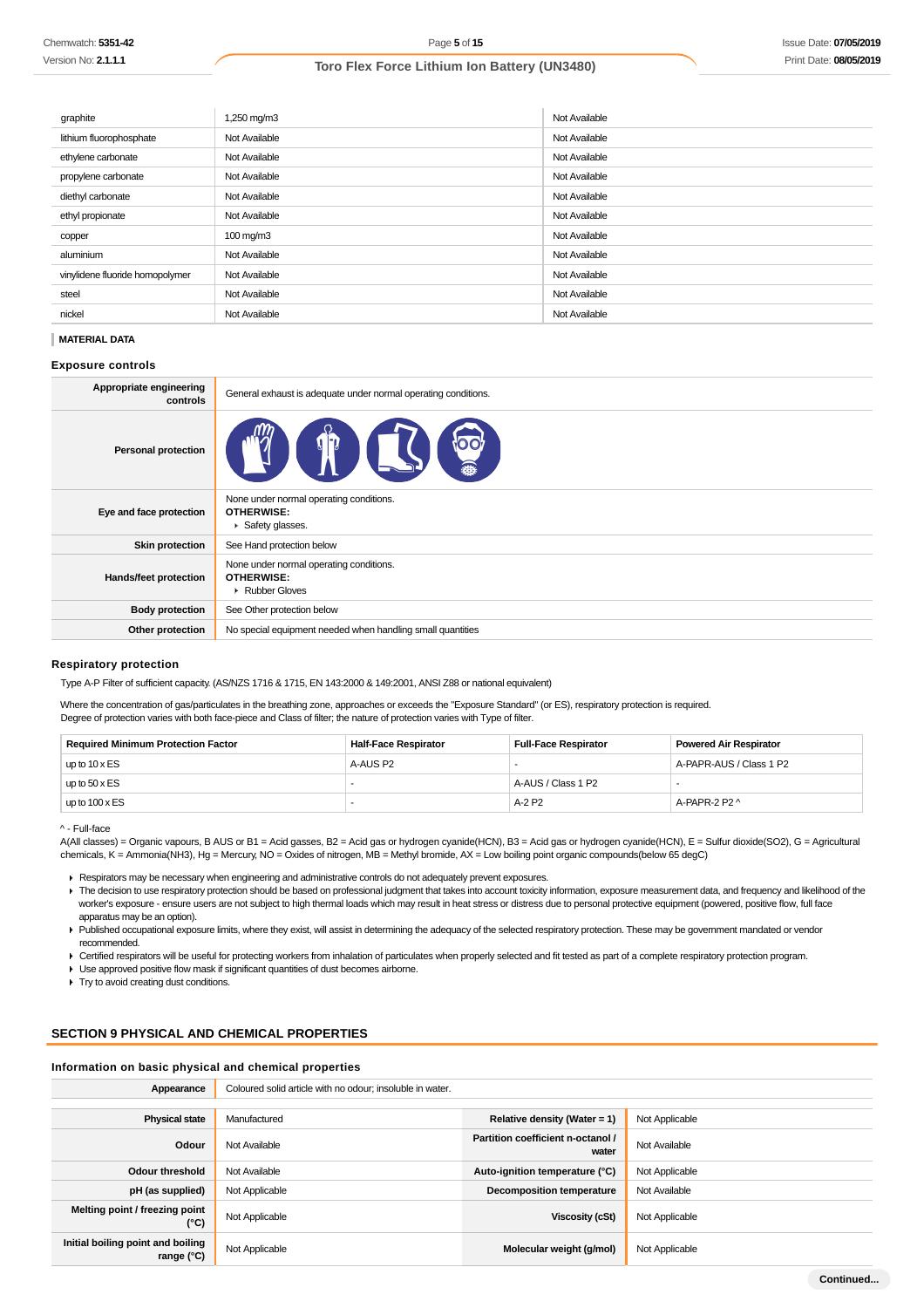| Flash point (°C)           | Not Applicable | <b>Taste</b>                           | Not Available  |
|----------------------------|----------------|----------------------------------------|----------------|
| <b>Evaporation rate</b>    | Not Applicable | <b>Explosive properties</b>            | Not Available  |
| Flammability               | Not Applicable | <b>Oxidising properties</b>            | Not Available  |
| Upper Explosive Limit (%)  | Not Applicable | Surface Tension (dyn/cm or<br>$mN/m$ ) | Not Applicable |
| Lower Explosive Limit (%)  | Not Applicable | <b>Volatile Component (%vol)</b>       | Not Applicable |
| Vapour pressure (kPa)      | Not Applicable | Gas group                              | Not Available  |
| Solubility in water        | Immiscible     | pH as a solution (1%)                  | Not Applicable |
| Vapour density $(Air = 1)$ | Not Applicable | VOC g/L                                | Not Available  |

## **SECTION 10 STABILITY AND REACTIVITY**

| Reactivity                                 | See section 7                                                                                                                        |
|--------------------------------------------|--------------------------------------------------------------------------------------------------------------------------------------|
| <b>Chemical stability</b>                  | • Unstable in the presence of incompatible materials.<br>▶ Product is considered stable.<br>Hazardous polymerisation will not occur. |
| Possibility of hazardous<br>reactions      | See section 7                                                                                                                        |
| <b>Conditions to avoid</b>                 | See section 7                                                                                                                        |
| Incompatible materials                     | See section 7                                                                                                                        |
| <b>Hazardous decomposition</b><br>products | See section 5                                                                                                                        |

## **SECTION 11 TOXICOLOGICAL INFORMATION**

## **Information on toxicological effects**

| Inhaled                            | Not normally a hazard due to physical form of product.<br>Vapors or fumes may cause respiratory tract irritation.                                                                  |                                                                  |  |
|------------------------------------|------------------------------------------------------------------------------------------------------------------------------------------------------------------------------------|------------------------------------------------------------------|--|
| Ingestion                          | Considered an unlikely route of entry in commercial/industrial environments<br>Ingestion may result in nausea, abdominal irritation, pain and vomiting                             |                                                                  |  |
| <b>Skin Contact</b>                | Not normally a hazard due to physical form of product.<br>The electrolyte causes severe skin burns and irritation.                                                                 |                                                                  |  |
| Eye                                | Not normally a hazard due to physical form of product.<br>The electrolyte causes eye irritation and damage.                                                                        |                                                                  |  |
| Chronic                            | Not normally a hazard due to physical form of product.<br>The chemicals in this product are contained in a sealed case and exposure does not occur during normal handling and use. |                                                                  |  |
|                                    |                                                                                                                                                                                    |                                                                  |  |
| <b>Toro Flex Force Lithium Ion</b> | <b>TOXICITY</b>                                                                                                                                                                    | <b>IRRITATION</b>                                                |  |
| Battery (UN3480)                   | Not Available                                                                                                                                                                      | Not Available                                                    |  |
|                                    | <b>TOXICITY</b>                                                                                                                                                                    | <b>IRRITATION</b>                                                |  |
| lithium cobaltate                  | dermal (rat) LD50: >2000 mg/kg <sup>[1]</sup>                                                                                                                                      | Not Available                                                    |  |
|                                    | Oral (rat) LD50: >5000 mg/kg <sup>[1]</sup>                                                                                                                                        |                                                                  |  |
|                                    | <b>TOXICITY</b>                                                                                                                                                                    | <b>IRRITATION</b>                                                |  |
| graphite                           | Inhalation (rat) LC50: >2 mg/l4 h <sup>[1]</sup>                                                                                                                                   | Not Available                                                    |  |
|                                    | Oral (rat) LD50: >2000 mg/kg <sup>[2]</sup>                                                                                                                                        |                                                                  |  |
|                                    | <b>TOXICITY</b>                                                                                                                                                                    | <b>IRRITATION</b>                                                |  |
| lithium fluorophosphate            | Oral (rat) LD50: 50-300 mg/kg <sup>[1]</sup>                                                                                                                                       | Not Available                                                    |  |
|                                    | <b>TOXICITY</b>                                                                                                                                                                    | <b>IRRITATION</b>                                                |  |
|                                    | dermal (rat) LD50: $>2000$ mg/kg <sup>[1]</sup>                                                                                                                                    | Eye (rabbit): 20 mg - mild                                       |  |
| ethylene carbonate                 | Oral (rat) LD50: >2000 mg/kg <sup>[1]</sup>                                                                                                                                        | Eye: adverse effect observed (irritating) <sup>[1]</sup>         |  |
|                                    |                                                                                                                                                                                    | Skin (rabbit): 660 mg - moderate                                 |  |
|                                    |                                                                                                                                                                                    | Skin: no adverse effect observed (not irritating) <sup>[1]</sup> |  |
|                                    | <b>TOXICITY</b>                                                                                                                                                                    | <b>IRRITATION</b>                                                |  |
|                                    | Dermal (rabbit) LD50: >2000 mg/kg <sup>[2]</sup>                                                                                                                                   | Eye (rabbit): 60 mg - moderate                                   |  |
| propylene carbonate                | Oral (rat) LD50: >5000 mg/kg <sup>[2]</sup>                                                                                                                                        | Eye: adverse effect observed (irritating) <sup>[1]</sup>         |  |
|                                    |                                                                                                                                                                                    | Skin (human): 100 mg/3d-l moderate                               |  |
|                                    |                                                                                                                                                                                    | Skin (rabbit): 500 mg moderate                                   |  |
|                                    |                                                                                                                                                                                    | Skin: no adverse effect observed (not irritating)[1]             |  |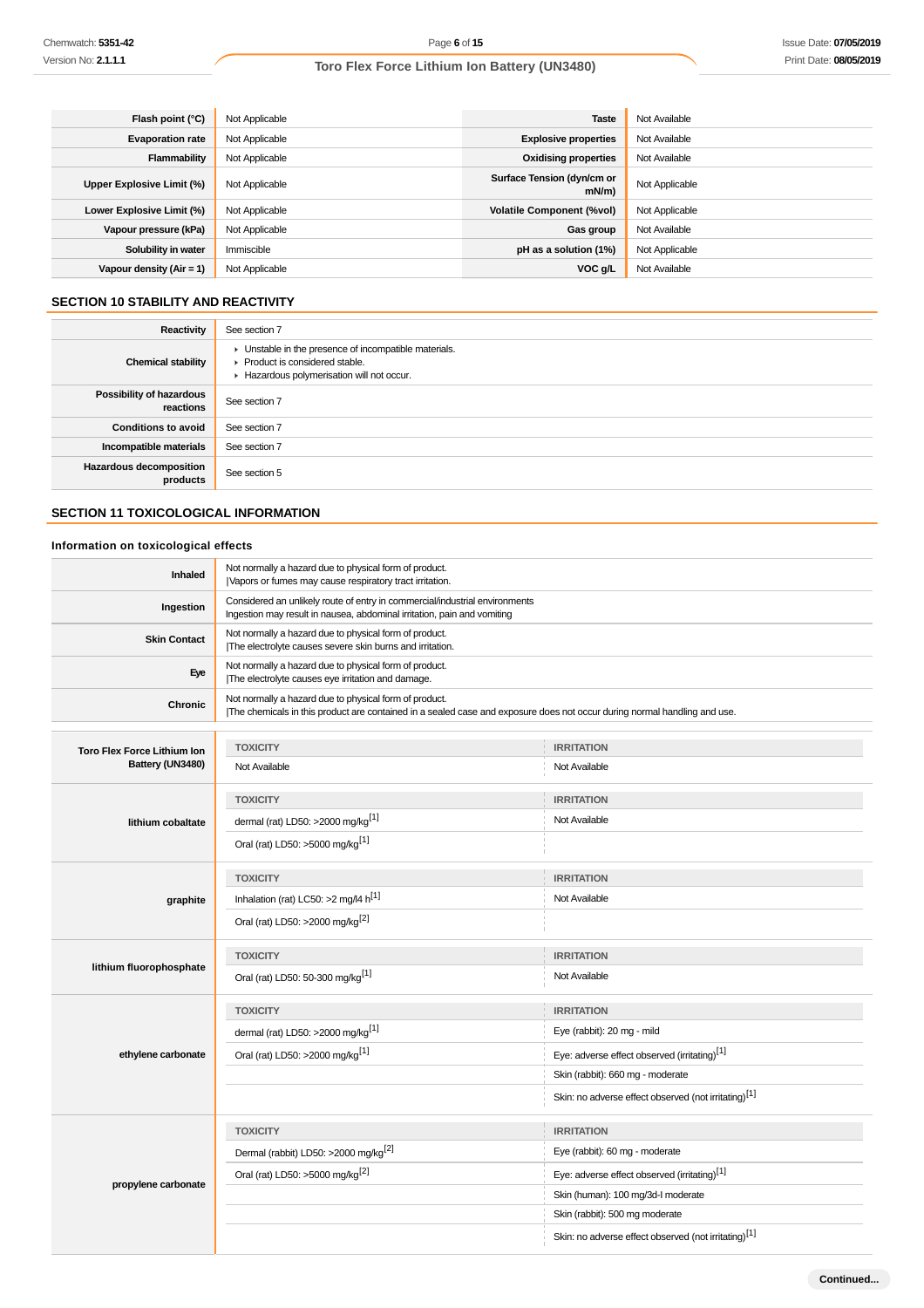| diethyl carbonate   | <b>TOXICITY</b>                               | <b>IRRITATION</b>                                                                                                                                |
|---------------------|-----------------------------------------------|--------------------------------------------------------------------------------------------------------------------------------------------------|
|                     | Not Available                                 | Eye: no adverse effect observed (not irritating)[1]                                                                                              |
|                     |                                               | Skin: no adverse effect observed (not irritating) <sup>[1]</sup>                                                                                 |
|                     | <b>TOXICITY</b>                               | <b>IRRITATION</b>                                                                                                                                |
|                     | dermal (rat) LD50: >2000 mg/kg <sup>[1]</sup> | Eye: adverse effect observed (irritating) <sup>[1]</sup>                                                                                         |
| ethyl propionate    | Oral (rat) LD50: >5000 mg/kg <sup>[1]</sup>   | Skin (rabbit):500 mg/24h-moderate                                                                                                                |
|                     |                                               | Skin: adverse effect observed (irritating)[1]                                                                                                    |
|                     | <b>TOXICITY</b>                               | <b>IRRITATION</b>                                                                                                                                |
|                     | dermal (rat) LD50: >2000 mg/kg <sup>[1]</sup> | Eye: no adverse effect observed (not irritating) <sup>[1]</sup>                                                                                  |
| copper              | Inhalation (rat) LC50: 0.733 mg/l4 $h^{[1]}$  | Skin: no adverse effect observed (not irritating) <sup>[1]</sup>                                                                                 |
|                     | Oral (rat) LD50: 300-500 mg/kg <sup>[1]</sup> |                                                                                                                                                  |
|                     | <b>TOXICITY</b>                               | <b>IRRITATION</b>                                                                                                                                |
| aluminium           | Oral (rat) LD50: >2000 mg/kg <sup>[1]</sup>   | Eye: no adverse effect observed (not irritating) <sup>[1]</sup>                                                                                  |
|                     |                                               | Skin: no adverse effect observed (not irritating) <sup>[1]</sup>                                                                                 |
| vinylidene fluoride | <b>TOXICITY</b>                               | <b>IRRITATION</b>                                                                                                                                |
| homopolymer         | Not Available                                 | Not Available                                                                                                                                    |
|                     | <b>TOXICITY</b>                               | <b>IRRITATION</b>                                                                                                                                |
| steel               | Not Available                                 | Not Available                                                                                                                                    |
|                     | <b>TOXICITY</b>                               | <b>IRRITATION</b>                                                                                                                                |
| nickel              | Oral (rat) LD50: 5000 mg/kg <sup>[2]</sup>    | Eye: no adverse effect observed (not irritating) <sup>[1]</sup>                                                                                  |
|                     |                                               | Skin: no adverse effect observed (not irritating) <sup>[1]</sup>                                                                                 |
| Legend:             |                                               | 1. Value obtained from Europe ECHA Registered Substances - Acute toxicity 2.* Value obtained from manufacturer's SDS. Unless otherwise specified |

data extracted from RTECS - Register of Toxic Effect of chemical Substances Ш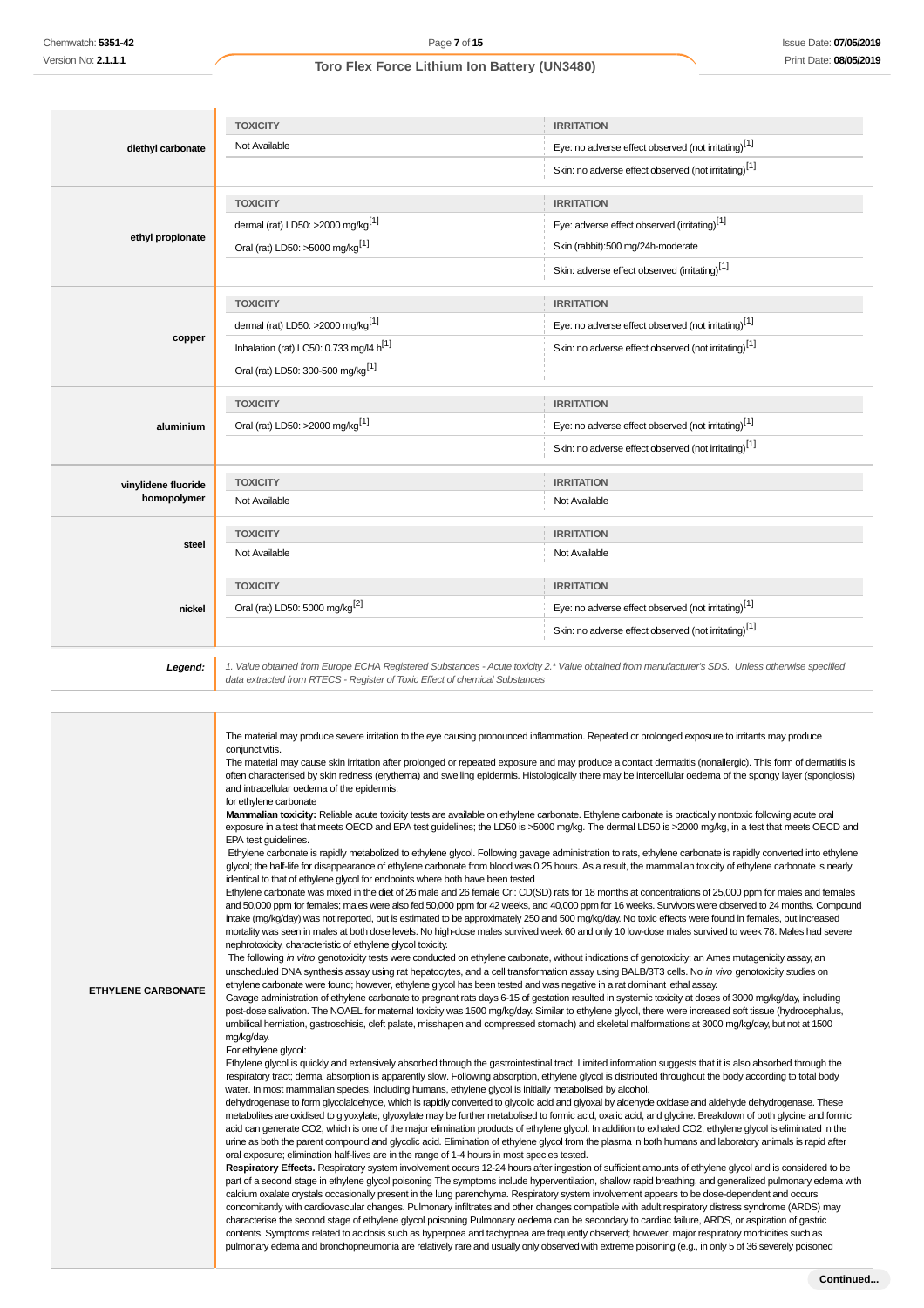|                            | cases).<br>Cardiovascular Effects. Cardiovascular system involvement in humans occurs at the same time as respiratory system involvement, during the second<br>phase of oral ethylene glycol poisoning, which is 12-24 hours after acute exposure. The symptoms of cardiac involvement include tachycardia, ventricular<br>gallop and cardiac enlargement. Ingestion of ethylene glycol may also cause hypertension or hypotension, which may progress to cardiogenic shock.<br>Myocarditis has been observed at autopsy in cases of people who died following acute ingestion of ethylene glycol. As in the case of respiratory effects,<br>cardiovascular involvement occurs with ingestion of relatively high doses of ethylene glycol.<br>Nevertheless, circulatory disturbances are a rare occurrence, having been reported in only 8 of 36 severely poisoned cases. Therefore, it appears that acute<br>exposure to high levels of ethylene glycol can cause serious cardiovascular effects in humans. The effects of a long-term, low-dose exposure are unknown.<br>Gastrointestinal Effects. Nausea, vomiting with or without blood, pyrosis, and abdominal cramping and pain are common early effects of acute ethylene<br>glycol ingestion. Acute effects of ethylene glycol ingestion in one patient included intermittent diarrhea and abdominal pain, which were attributed to mild<br>colonic ischaemia; severe abdominal pain secondary to colonic stricture and perforation developed 3 months after ingestion, and histology of the resected<br>colon showed birefringent crystals highly suggestive of oxalate deposition.<br>Musculoskeletal Effects. Reported musculoskeletal effects in cases of acute ethylene glycol poisoning have included diffuse muscle tenderness and<br>myalgias associated with elevated serum creatinine phosphokinase levels, and myoclonic jerks and tetanic contractions associated with hypocalcaemia.<br>Hepatic Effects. Central hydropic or fatty degeneration, parenchymal necrosis, and calcium oxalate crystals in the liver have been observed at autopsy in<br>cases of people who died following acute ingestion of ethylene glycol.<br>Renal Effects. Adverse renal effects after ethylene glycol ingestion in humans can be observed during the third stage of ethylene glycol toxicity 24-72<br>hours after acute exposure. The hallmark of renal toxicity is the presence of birefringent calcium oxalate monohydrate crystals deposited in renal tubules and<br>their presence in urine after ingestion of relatively high amounts of ethylene glycol. Other signs of nephrotoxicity can include tubular cell degeneration and<br>necrosis and tubular interstitial inflammation. If untreated, the degree of renal damage caused by high doses of ethylene glycol progresses and leads to<br>haematuria, proteinuria, decreased renal function, oliguria, anuria, and ultimately renal failure. These changes in the kidney are linked to acute tubular<br>necrosis but normal or near normal renal function can return with adequate supportive therapy.<br>Metabolic Effects. One of the major adverse effects following acute oral exposure of humans to ethylene glycol involves metabolic changes. These<br>changes occur as early as 12 hours after ethylene glycol exposure. Ethylene glycol intoxication is accompanied by metabolic acidosis which is manifested<br>by decreased pH and bicarbonate content of serum and other bodily fluids caused by accumulation of excess glycolic acid. Other characteristic metabolic<br>effects of ethylene glycol poisoning are increased serum anion gap, increased osmolal gap, and hypocalcaemia. Serum anion gap is calculated from<br>concentrations of sodium, chloride, and bicarbonate, is normally 12-16 mM, and is typically elevated after ethylene glycol ingestion due to increases in<br>unmeasured metabolite anions (mainly glycolate).<br>Neurological Effects: Adverse neurological reactions are among the first symptoms to appear in humans after ethylene glycol ingestion. These early<br>neurotoxic effects are also the only symptoms attributed to unmetabolised ethylene glycol. Together with metabolic changes, they occur during the period of<br>30 minutes to 12 hours after exposure and are considered to be part of the first stage in ethylene glycol intoxication. In cases of acute intoxication, in which a<br>large amount of ethylene glycol is ingested over a very short time period, there is a progression of neurological manifestations which, if not treated, may<br>lead to generalized seizures and coma. Ataxia, slurred speech, confusion, and somnolence are common during the initial phase of ethylene glycol<br>intoxication as are irritation, restlessness, and disorientation. Cerebral edema and crystalline deposits of calcium oxalate in the walls of small blood vessels<br>in the brain were found at autopsy in people who died after acute ethylene glycol ingestion.<br>Effects on cranial nerves appear late (generally 5-20 days post-ingestion), are relatively rare, and according to some investigators constitute a fourth, late<br>cerebral phase in ethylene glycol intoxication. Clinical manifestations of the cranial neuropathy commonly involve lower motor neurons of the facial and<br>bulbar nerves and are reversible over many months.<br>Reproductive Effects: Reproductive function after intermediate-duration oral exposure to ethylene glycol has been tested in three multi-generation<br>studies (one in rats and two in mice) and several shorter studies (15-20 days in rats and mice). In these studies, effects on fertility, foetal viability, and male<br>reproductive organs were observed in mice, while the only effect in rats was an increase in gestational duration.<br>Developmental Effects: The developmental toxicity of ethylene glycol has been assessed in several acute-duration studies using mice, rats, and rabbits.<br>Available studies indicate that malformations, especially skeletal malformations occur in both mice and rats exposed during gestation; mice are apparently<br>more sensitive to the developmental effects of ethylene glycol. Other evidence of embyrotoxicity in laboratory animals exposed to ethylene glycol exposure<br>includes reduction in foetal body weight.<br><b>Cancer:</b> No studies were located regarding cancer effects in humans or animals after dermal exposure to ethylene glycol.<br>Genotoxic Effects: Studies in humans have not addressed the genotoxic effects of ethylene glycol. However, available in vivo and in vitro laboratory<br>studies provide consistently negative genotoxicity results for ethylene glycol. |
|----------------------------|--------------------------------------------------------------------------------------------------------------------------------------------------------------------------------------------------------------------------------------------------------------------------------------------------------------------------------------------------------------------------------------------------------------------------------------------------------------------------------------------------------------------------------------------------------------------------------------------------------------------------------------------------------------------------------------------------------------------------------------------------------------------------------------------------------------------------------------------------------------------------------------------------------------------------------------------------------------------------------------------------------------------------------------------------------------------------------------------------------------------------------------------------------------------------------------------------------------------------------------------------------------------------------------------------------------------------------------------------------------------------------------------------------------------------------------------------------------------------------------------------------------------------------------------------------------------------------------------------------------------------------------------------------------------------------------------------------------------------------------------------------------------------------------------------------------------------------------------------------------------------------------------------------------------------------------------------------------------------------------------------------------------------------------------------------------------------------------------------------------------------------------------------------------------------------------------------------------------------------------------------------------------------------------------------------------------------------------------------------------------------------------------------------------------------------------------------------------------------------------------------------------------------------------------------------------------------------------------------------------------------------------------------------------------------------------------------------------------------------------------------------------------------------------------------------------------------------------------------------------------------------------------------------------------------------------------------------------------------------------------------------------------------------------------------------------------------------------------------------------------------------------------------------------------------------------------------------------------------------------------------------------------------------------------------------------------------------------------------------------------------------------------------------------------------------------------------------------------------------------------------------------------------------------------------------------------------------------------------------------------------------------------------------------------------------------------------------------------------------------------------------------------------------------------------------------------------------------------------------------------------------------------------------------------------------------------------------------------------------------------------------------------------------------------------------------------------------------------------------------------------------------------------------------------------------------------------------------------------------------------------------------------------------------------------------------------------------------------------------------------------------------------------------------------------------------------------------------------------------------------------------------------------------------------------------------------------------------------------------------------------------------------------------------------------------------------------------------------------------------------------------------------------------------------------------------------------------------------------------------------------------------------------------------------------------------------------------------------------------------------------------------------------------------------------------------------------------------------------------------------------------------------------------------------------------------------------------------------------------------------------------------------------------------------------------------------------------------------------------------------------------------------------------------------------------------------------------------------------------------------------------------------------------------------------------------------------------------------------------------------------------------------------------------------------------------------------------------------------------------------------------------------------------------------------------------------------------------------------------------------------------------------------------------------------------------------------------------------------------------------------------------------------------------------------------------------------------------------------------------------------------------------------------------------------------------------------------------------------------------------------------------------------------------------------------------------------------------------------------------------------------------------------------------------------------------------------------------------------------------------------------------------------------------------------------------------------------------------------------------------------------------------------------------------------------------------------------------------------------------------------------------------------------------------------------------------|
| <b>PROPYLENE CARBONATE</b> | for propylene carbonate:<br>Numerous adequate and reliable acute toxicity tests are available on propylene carbonate. Oral and dermal tests meet OECD and EPA test guidelines.<br>Propylene carbonate is practically nontoxic following acute exposures; the oral LD50 is >.5000 mg/kg and the dermal LD50 is >3000 mg/kg. No further<br>testing is recommended.<br>Subchronic studies (13- 14 weeks) of propylene carbonate by inhalation (aerosol) and oral (gavage) routes were conducted in rats according to current<br>guidelines. The oral study indicated low systemic toxicity from propylene carbonate (NOAEL = 5000 mg/kg/day). In the inhalation study, no systemic toxicity<br>was seen at concentrations up to 1000 mg/m"; however, there was periocular irritation and swelling in a few males at 500 and 1000 mg/m3. A dermal<br>carcinogenicity study in mice did not indicate tumorigenic potential or systemic toxicity from 2 years of exposure to propylene carbonate. No further testing<br>is recommended.<br>There is a negative Ames in vitro mutagenicity assay of propylene carbonate. A single intraperitoneal injection of 1666 mg/kg propylene carbonate did not<br>induce an increase in micronuclei when examined after 30,48 and 72 hours. The mutagenicity battery is satisfactorily filled; no further mutagenicity testing<br>is recommended.<br>Gavage administration of propylene carbonate to pregnant rats days 6-15 of gestation resulted in systemic toxicity at doses of 3000 and 5000 mg/kg/day,<br>including mortality (not seen in 13 week study of non-pregnant rats). The NOAEL for maternal toxicity was 1000 mg/kg/day. This indicates that pregnant rats<br>are more susceptible to propylene carbonate than are non-pregnant rats. There were no significant differences in live litter size, average fetal weight,<br>percentage of males, or malformed fetuses.<br>No studies of the effect of propylene carbonate on reproduction are available. However, no adverse effects on testis, ovaries, or accessory sex organs were<br>noted in rats following oral or inhalation of propylene carbonate for 13 weeks. Therefore, reproductive effects from propylene carbonate are unlikely                                                                                                                                                                                                                                                                                                                                                                                                                                                                                                                                                                                                                                                                                                                                                                                                                                                                                                                                                                                                                                                                                                                                                                                                                                                                                                                                                                                                                                                                                                                                                                                                                                                                                                                                                                                                                                                                                                                                                                                                                                                                                                                                                                                                                                                                                                                                                                                                                                                                                                                                                                                                                                                                                                                                                                                                                                                                                                                                                                                                                                                                                                                                                                                                                                                                                                                                                                                                                                                                                                                                                                                                                                                                                                                                                                                                                                                                                                                                                                                                                                                                                                                                                                                                                                                                                                                                                                                                                                                                                                                                                                      |
| <b>DIETHYL CARBONATE</b>   | Exposure to the material for prolonged periods may cause physical defects in the developing embryo (teratogenesis).<br>Equivocal tumorigen by RTECS criteria                                                                                                                                                                                                                                                                                                                                                                                                                                                                                                                                                                                                                                                                                                                                                                                                                                                                                                                                                                                                                                                                                                                                                                                                                                                                                                                                                                                                                                                                                                                                                                                                                                                                                                                                                                                                                                                                                                                                                                                                                                                                                                                                                                                                                                                                                                                                                                                                                                                                                                                                                                                                                                                                                                                                                                                                                                                                                                                                                                                                                                                                                                                                                                                                                                                                                                                                                                                                                                                                                                                                                                                                                                                                                                                                                                                                                                                                                                                                                                                                                                                                                                                                                                                                                                                                                                                                                                                                                                                                                                                                                                                                                                                                                                                                                                                                                                                                                                                                                                                                                                                                                                                                                                                                                                                                                                                                                                                                                                                                                                                                                                                                                                                                                                                                                                                                                                                                                                                                                                                                                                                                                                                                                                                                                                                                                                                                                                                                                                                                                                                                                                                                                                                       |
| <b>COPPER</b>              | for copper and its compounds (typically copper chloride):<br>Acute toxicity: There are no reliable acute oral toxicity results available. In an acute dermal toxicity study (OECD TG 402), one group of 5 male rats and 5<br>groups of 5 female rats received doses of 1000, 1500 and 2000 mg/kg bw via dermal application for 24 hours. The LD50 values of copper monochloride<br>were 2,000 mg/kg bw or greater for male (no deaths observed) and 1,224 mg/kg bw for female. Four females died at both 1500 and 2000 mg/kg bw, and one<br>at 1,000 mg/kg bw. Symptom of the hardness of skin, an exudation of hardness site, the formation of scar and reddish changes were observed on application<br>sites in all treated animals. Skin inflammation and injury were also noted. In addition, a reddish or black urine was observed in females at 2,000, 1,500 and<br>1,000 mg/kg bw. Female rats appeared to be more sensitive than male based on mortality and clinical signs.<br>No reliable skin/eye irritation studies were available. The acute dermal study with copper monochloride suggests that it has a potential to cause skin<br>irritation.<br>Repeat dose toxicity: In repeated dose toxicity study performed according to OECD TG 422, copper monochloride was given orally (gavage) to Sprague-<br>Dawley rats for 30 days to males and for 39 - 51 days to females at concentrations of 0, 1.3, 5.0, 20, and 80 mg/kg bw/day. The NOAEL value was 5 and 1.3<br>mg/kg bw/day for male and female rats, respectively. No deaths were observed in male rats. One treatment-related death was observed in female rats in the<br>high dose group. Erythropoietic toxicity (anaemia) was seen in both sexes at the 80 mg/kg bw/day. The frequency of squamous cell hyperplasia of the<br>forestomach was increased in a dose-dependent manner in male and female rats at all treatment groups, and was statistically significant in males at doses<br>of =20 mg/kg bw/day and in females at doses of =5 mg/kg bw/day doses. The observed effects are considered to be local, non-systemic effect on the<br>forestomach which result from oral (gavage) administration of copper monochloride.<br>Genotoxicity: An in vitro genotoxicity study with copper monochloride showed negative results in a bacterial reverse mutation test with Salmonella<br>typhimurium strains (TA 98, TA 100, TA 1535, and TA 1537) with and without S9 mix at concentrations of up to 1,000 ug/plate. An in vitro test for                                                                                                                                                                                                                                                                                                                                                                                                                                                                                                                                                                                                                                                                                                                                                                                                                                                                                                                                                                                                                                                                                                                                                                                                                                                                                                                                                                                                                                                                                                                                                                                                                                                                                                                                                                                                                                                                                                                                                                                                                                                                                                                                                                                                                                                                                                                                                                                                                                                                                                                                                                                                                                                                                                                                                                                                                                                                                                                                                                                                                                                                                                                                                                                                                                                                                                                                                                                                                                                                                                                                                                                                                                                                                                                                                                                                                                                                                                                                                                                                                                                                                                                                                                                                                                                                                           |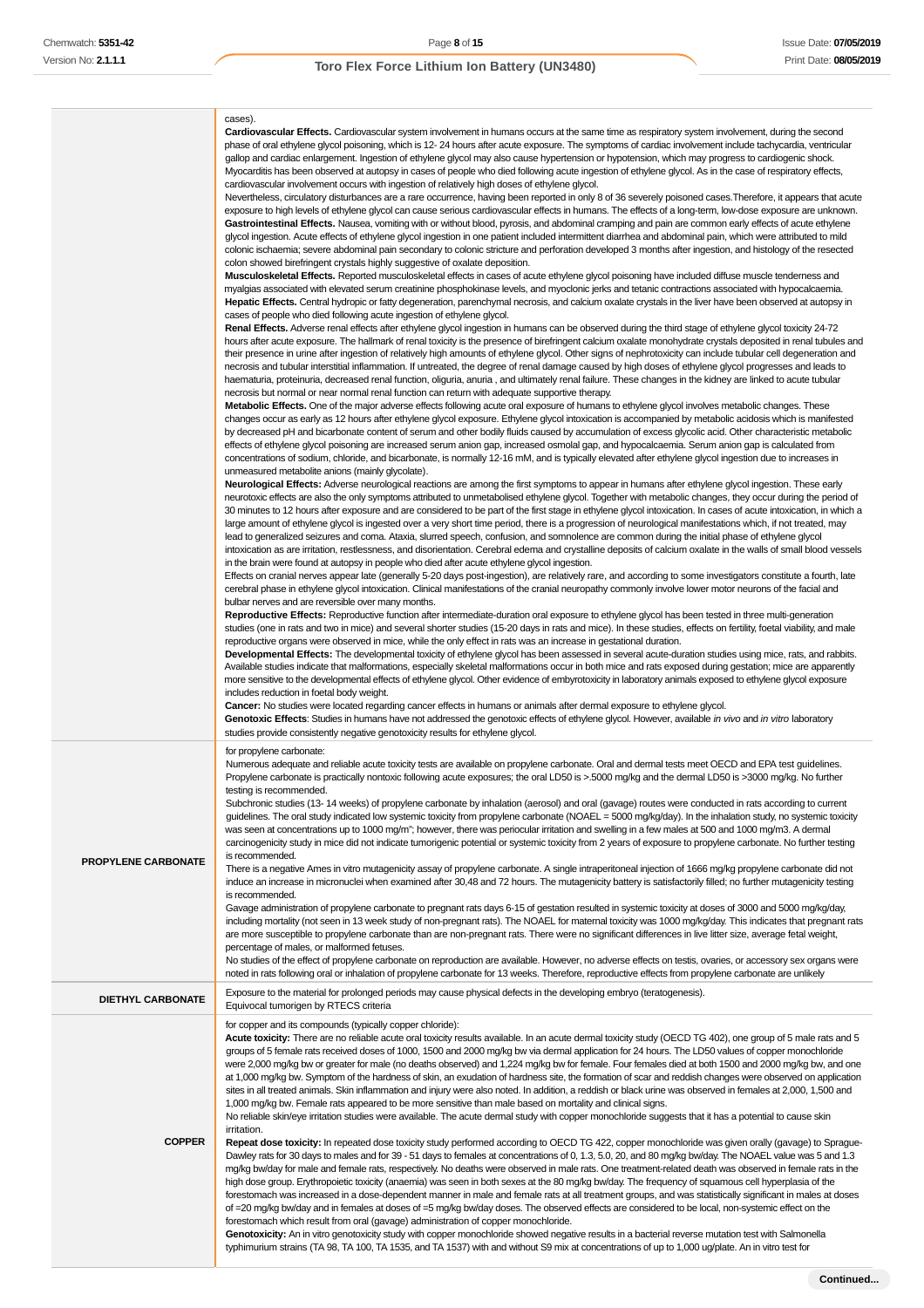|                                                                                                                                                                     | chromosome aberration in Chinese hamster lung (CHL) cells showed that copper monochloride induced structural and numerical aberrations at the<br>concentration of 50, 70 and 100 ug/mL without S9 mix. In the presence of the metabolic activation system, significant increases of structural aberrations<br>were observed at 50 and 70 ug/mL and significant increases of numerical aberrations were observed at 70 ug/mL. In an in vivo mammalian erythrocyte<br>micronucleus assay, all animals dosed (15 - 60 mg/kg bw) with copper monochloride exhibited similar PCE/(PCE+NCE) ratios and MNPCE frequencies<br>compared to those of the negative control animals. Therefore copper monochloride is not an in vivo mutagen.<br>Carcinogenicity: there was insufficient information to evaluate the carcinogenic activity of copper monochloride.<br>Reproductive and developmental toxicity: In the combined repeated dose toxicity study with the reproduction/developmental toxicity screening test (OECD<br>1.3, 5.0, 20, and 80 mg/kg bw/day. The NOAEL of copper monochloride for fertility toxicity was 80 mg/kg bw/day for the parental animals. No treatment-<br>related effects were observed on the reproductive organs and the fertility parameters assessed. For developmental toxicity the NOAEL was 20 mg/kg<br>bw/day. Three of 120 pups appeared to have icterus at birth; 4 of 120 pups appeared runted at the highest dose tested (80 mg/kg bw/day).<br>WARNING: Inhalation of high concentrations of copper fume may cause "metal fume fever", an acute industrial disease of short duration. Symptoms are<br>tiredness, influenza like respiratory tract irritation with fever. |                                 | TG 422), copper monochloride was given orally (gavage) to Sprague-Dawley rats for 30 days to males and for 39-51 days to females at concentrations of 0,                                                                                                                                                                        |
|---------------------------------------------------------------------------------------------------------------------------------------------------------------------|-----------------------------------------------------------------------------------------------------------------------------------------------------------------------------------------------------------------------------------------------------------------------------------------------------------------------------------------------------------------------------------------------------------------------------------------------------------------------------------------------------------------------------------------------------------------------------------------------------------------------------------------------------------------------------------------------------------------------------------------------------------------------------------------------------------------------------------------------------------------------------------------------------------------------------------------------------------------------------------------------------------------------------------------------------------------------------------------------------------------------------------------------------------------------------------------------------------------------------------------------------------------------------------------------------------------------------------------------------------------------------------------------------------------------------------------------------------------------------------------------------------------------------------------------------------------------------------------------------------------------------------------------------------------------------------------------------------|---------------------------------|---------------------------------------------------------------------------------------------------------------------------------------------------------------------------------------------------------------------------------------------------------------------------------------------------------------------------------|
| <b>NICKEL</b>                                                                                                                                                       | The following information refers to contact allergens as a group and may not be specific to this product.<br>Contact allergies quickly manifest themselves as contact eczema, more rarely as urticaria or Quincke's oedema. The pathogenesis of contact eczema<br>immune reactions. The significance of the contact allergen is not simply determined by its sensitisation potential: the distribution of the substance and the<br>with stronger sensitising potential with which few individuals come into contact. From a clinical point of view, substances are noteworthy if they produce an<br>allergic test reaction in more than 1% of the persons tested.<br><b>WARNING:</b> This substance has been classified by the IARC as Group 2B: Possibly Carcinogenic to Humans.                                                                                                                                                                                                                                                                                                                                                                                                                                                                                                                                                                                                                                                                                                                                                                                                                                                                                                                         |                                 | involves a cell-mediated (T lymphocytes) immune reaction of the delayed type. Other allergic skin reactions, e.g. contact urticaria, involve antibody-mediated<br>opportunities for contact with it are equally important. A weakly sensitising substance which is widely distributed can be a more important allergen than one |
|                                                                                                                                                                     | Tenth Annual Report on Carcinogens: Substance anticipated to be Carcinogen<br>[National Toxicology Program: U.S. Dep. of Health & Human Services 2002]<br>Oral (rat) TDLo: 500 mg/kg/5D-I Inhalation (rat) TCLo: 0.1 mg/m3/24H/17W-C                                                                                                                                                                                                                                                                                                                                                                                                                                                                                                                                                                                                                                                                                                                                                                                                                                                                                                                                                                                                                                                                                                                                                                                                                                                                                                                                                                                                                                                                      |                                 |                                                                                                                                                                                                                                                                                                                                 |
| <b>LITHIUM COBALTATE &amp;</b><br><b>GRAPHITE &amp; LITHIUM</b><br><b>FLUOROPHOSPHATE &amp;</b><br><b>ALUMINIUM &amp; VINYLIDENE</b><br><b>FLUORIDE HOMOPOLYMER</b> | No significant acute toxicological data identified in literature search.                                                                                                                                                                                                                                                                                                                                                                                                                                                                                                                                                                                                                                                                                                                                                                                                                                                                                                                                                                                                                                                                                                                                                                                                                                                                                                                                                                                                                                                                                                                                                                                                                                  |                                 |                                                                                                                                                                                                                                                                                                                                 |
| <b>GRAPHITE &amp; LITHIUM</b><br><b>FLUOROPHOSPHATE &amp;</b><br><b>ETHYLENE CARBONATE &amp;</b><br><b>DIETHYL CARBONATE &amp;</b><br><b>ETHYL PROPIONATE</b>       | reactive airways dysfunction syndrome (RADS) which can occur following exposure to high levels of highly irritating compound. Key criteria for the<br>diagnosis of RADS include the absence of preceding respiratory disease, in a non-atopic individual, with abrupt onset of persistent asthma-like symptoms<br>within minutes to hours of a documented exposure to the irritant. A reversible airflow pattern, on spirometry, with the presence of moderate to severe<br>bronchial hyperreactivity on methacholine challenge testing and the lack of minimal lymphocytic inflammation, without eosinophilia, have also been included<br>in the criteria for diagnosis of RADS. RADS (or asthma) following an irritating inhalation is an infrequent disorder with rates related to the concentration<br>of and duration of exposure to the irritating substance. Industrial bronchitis, on the other hand, is a disorder that occurs as result of exposure due to high<br>concentrations of irritating substance (often particulate in nature) and is completely reversible after exposure ceases. The disorder is characterised by<br>dyspnea, cough and mucus production.                                                                                                                                                                                                                                                                                                                                                                                                                                                                                                                            |                                 | Asthma-like symptoms may continue for months or even years after exposure to the material ceases. This may be due to a non-allergenic condition known as                                                                                                                                                                        |
| <b>PROPYLENE CARBONATE &amp;</b><br><b>ETHYL PROPIONATE</b>                                                                                                         | The material may produce moderate eye irritation leading to inflammation. Repeated or prolonged exposure to irritants may produce conjunctivitis.<br>The material may cause skin irritation after prolonged or repeated exposure and may produce a contact dermatitis (nonallergic). This form of dermatitis is<br>often characterised by skin redness (erythema) and swelling the epidermis. Histologically there may be intercellular oedema of the spongy layer<br>(spongiosis) and intracellular oedema of the epidermis.                                                                                                                                                                                                                                                                                                                                                                                                                                                                                                                                                                                                                                                                                                                                                                                                                                                                                                                                                                                                                                                                                                                                                                             |                                 |                                                                                                                                                                                                                                                                                                                                 |
| <b>Acute Toxicity</b>                                                                                                                                               | ×                                                                                                                                                                                                                                                                                                                                                                                                                                                                                                                                                                                                                                                                                                                                                                                                                                                                                                                                                                                                                                                                                                                                                                                                                                                                                                                                                                                                                                                                                                                                                                                                                                                                                                         | Carcinogenicity                 | ×                                                                                                                                                                                                                                                                                                                               |
| <b>Skin Irritation/Corrosion</b>                                                                                                                                    | ✔                                                                                                                                                                                                                                                                                                                                                                                                                                                                                                                                                                                                                                                                                                                                                                                                                                                                                                                                                                                                                                                                                                                                                                                                                                                                                                                                                                                                                                                                                                                                                                                                                                                                                                         | Reproductivity                  | ×                                                                                                                                                                                                                                                                                                                               |
| <b>Serious Eye Damage/Irritation</b>                                                                                                                                | ✔                                                                                                                                                                                                                                                                                                                                                                                                                                                                                                                                                                                                                                                                                                                                                                                                                                                                                                                                                                                                                                                                                                                                                                                                                                                                                                                                                                                                                                                                                                                                                                                                                                                                                                         | <b>STOT - Single Exposure</b>   | ×                                                                                                                                                                                                                                                                                                                               |
| <b>Respiratory or Skin</b><br>sensitisation                                                                                                                         | ×                                                                                                                                                                                                                                                                                                                                                                                                                                                                                                                                                                                                                                                                                                                                                                                                                                                                                                                                                                                                                                                                                                                                                                                                                                                                                                                                                                                                                                                                                                                                                                                                                                                                                                         | <b>STOT - Repeated Exposure</b> | ✔                                                                                                                                                                                                                                                                                                                               |
| <b>Mutagenicity</b>                                                                                                                                                 | ×                                                                                                                                                                                                                                                                                                                                                                                                                                                                                                                                                                                                                                                                                                                                                                                                                                                                                                                                                                                                                                                                                                                                                                                                                                                                                                                                                                                                                                                                                                                                                                                                                                                                                                         | <b>Aspiration Hazard</b>        | ×                                                                                                                                                                                                                                                                                                                               |

**Legend:** – Data either not available or does not fill the criteria for classification – Data available to make classification

## **SECTION 12 ECOLOGICAL INFORMATION**

## **Toxicity**

| <b>Toro Flex Force Lithium Ion</b><br>Battery (UN3480) | <b>ENDPOINT</b><br>Not<br>Available | <b>TEST DURATION (HR)</b><br>Not Available | <b>SPECIES</b><br>Not Available | VALUE<br>Not<br>Available | <b>SOURCE</b><br>Not<br>Available |
|--------------------------------------------------------|-------------------------------------|--------------------------------------------|---------------------------------|---------------------------|-----------------------------------|
|                                                        | <b>ENDPOINT</b>                     | <b>TEST DURATION (HR)</b>                  | <b>SPECIES</b>                  | <b>VALUE</b>              | <b>SOURCE</b>                     |
|                                                        | <b>LC50</b>                         | 96                                         | Fish                            | 0.001-0.406mg/L           | $\overline{2}$                    |
| lithium cobaltate                                      | EC50                                | 48                                         | Crustacea                       | 0.002-0.618mg/L           | $\overline{2}$                    |
|                                                        | <b>EC50</b>                         | 96                                         | Algae or other aquatic plants   | 0.071-0.314mg/L           | $\overline{2}$                    |
|                                                        | <b>NOEC</b>                         | 96                                         | Crustacea                       | 0.001-0.2819mg/L          | $\overline{2}$                    |
|                                                        | <b>ENDPOINT</b>                     | <b>TEST DURATION (HR)</b>                  | <b>SPECIES</b>                  | VALUE                     | <b>SOURCE</b>                     |
| graphite                                               | <b>LC50</b>                         | 96                                         | Fish                            | $>100$ mg/L               | $\overline{2}$                    |
|                                                        | <b>EC50</b>                         | 48                                         | Crustacea                       | $>100$ mg/L               | $\overline{2}$                    |
|                                                        | <b>EC50</b>                         | 72                                         | Algae or other aquatic plants   | $>100$ mg/L               | $\overline{2}$                    |
|                                                        | <b>NOEC</b>                         | 72                                         | Algae or other aquatic plants   | $>=100$ mg/L              | $\overline{2}$                    |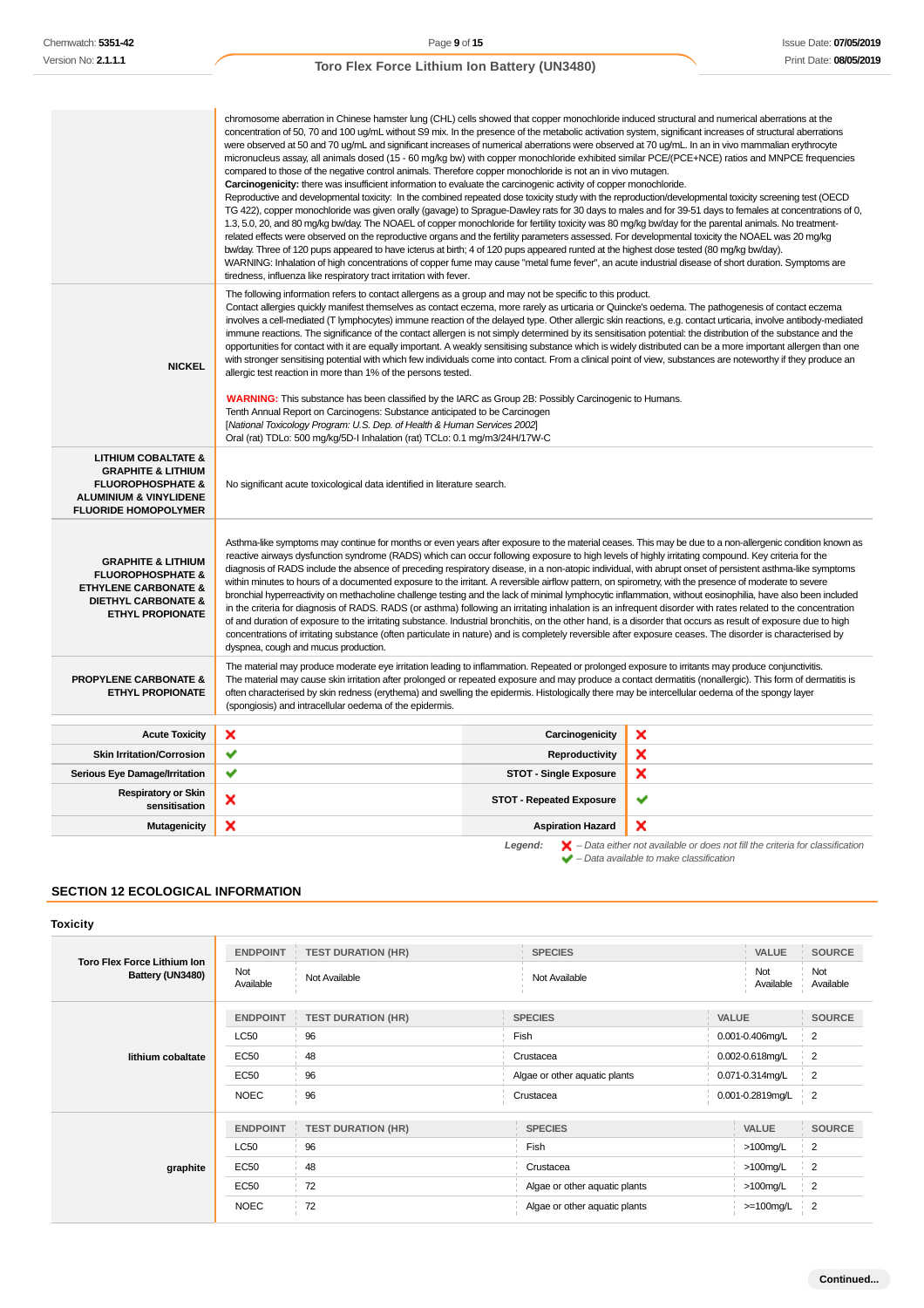|                                    | <b>ENDPOINT</b>  | <b>TEST DURATION (HR)</b> | <b>SPECIES</b>                | VALUE            | <b>SOURCE</b>           |
|------------------------------------|------------------|---------------------------|-------------------------------|------------------|-------------------------|
|                                    | <b>LC50</b>      | 96                        | Fish                          | 42mg/L           | $\overline{2}$          |
| lithium fluorophosphate            | <b>EC50</b>      | 48                        | Crustacea                     | 98mg/L           | $\sqrt{2}$              |
|                                    | <b>EC50</b>      | 96                        | Algae or other aquatic plants | 43mg/L           | $\overline{2}$          |
|                                    | <b>NOEC</b>      | 528                       | Fish                          | $0.2$ mg/L       | $\overline{c}$          |
|                                    | <b>ENDPOINT</b>  | <b>TEST DURATION (HR)</b> | <b>SPECIES</b>                | VALUE            | <b>SOURCE</b>           |
|                                    | LC50             | 96                        | Fish                          | $>100$ mg/L      | $\overline{2}$          |
| ethylene carbonate                 | <b>EC50</b>      | 48                        | Crustacea                     | $>100$ mg/L      | $\sqrt{2}$              |
|                                    | EC50             | 96                        | Algae or other aquatic plants | 17.388mg/L       | 3                       |
|                                    | <b>NOEC</b>      | 72                        | Algae or other aquatic plants | 100mg/L          | $\overline{2}$          |
|                                    | <b>ENDPOINT</b>  | <b>TEST DURATION (HR)</b> | <b>SPECIES</b>                | VALUE            | <b>SOURCE</b>           |
|                                    | LC50             | 96                        | Fish                          | $>1$ -mg/L       | $\sqrt{2}$              |
|                                    | EC50             | 48                        | Crustacea                     | $>1$ -mg/L       | $\overline{2}$          |
| propylene carbonate                | <b>EC50</b>      | 96                        | Algae or other aquatic plants | 12.203mg/L       | 3                       |
|                                    | EC <sub>0</sub>  | 24                        | Crustacea                     | $=500$ mg/L      | $\mathbf{1}$            |
|                                    | <b>NOEC</b>      | 96                        | Fish                          | $1-mg/L$         | $\boldsymbol{2}$        |
|                                    | <b>ENDPOINT</b>  | <b>TEST DURATION (HR)</b> | <b>SPECIES</b>                | VALUE            | <b>SOURCE</b>           |
|                                    | LC50             | 96                        | Fish                          | 46.738mg/L       | 3                       |
| diethyl carbonate                  | EC50             | 48                        | Crustacea                     | >74.16mg/L       | $\overline{2}$          |
|                                    | EC50             | 96                        | Algae or other aquatic plants | 3.616mg/L        | 3                       |
|                                    | <b>NOEC</b>      | 96                        | Fish                          | $1-mg/L$         | $\overline{2}$          |
|                                    | <b>ENDPOINT</b>  | <b>TEST DURATION (HR)</b> | <b>SPECIES</b>                | VALUE            | SOURCE                  |
|                                    | LC50             | 96                        | Fish                          | 4.77mg/L         | $\sqrt{2}$              |
| ethyl propionate                   | EC50             | 48                        | Crustacea                     | 25.5mg/L         | $\boldsymbol{2}$        |
|                                    | EC50             | 96                        | Algae or other aquatic plants | 2.644mg/L        | 3                       |
|                                    | <b>NOEC</b>      | 504                       | Crustacea                     | $1.3$ mg/L       | 4                       |
|                                    | <b>ENDPOINT</b>  | <b>TEST DURATION (HR)</b> | <b>SPECIES</b>                | VALUE            | SOURCE                  |
|                                    | LC50             | 96                        | Fish                          | 0.001-0.09mg/L   | $\overline{\mathbf{c}}$ |
|                                    | <b>EC50</b>      | 48                        | Crustacea                     | 0.001mg/L        | $\sqrt{2}$              |
| copper                             | EC50             | 72                        | Algae or other aquatic plants | 0.013335mg/L     | 4                       |
|                                    | <b>BCF</b>       | 960                       | Fish                          | 200mg/L          | $\overline{4}$          |
|                                    | <b>EC25</b>      | 6                         | Algae or other aquatic plants | 0.00150495mg/L   | $\overline{4}$          |
|                                    | <b>NOEC</b>      | 96                        | Crustacea                     | 0.0008mg/L       | $\overline{4}$          |
|                                    | <b>ENDPOINT</b>  | <b>TEST DURATION (HR)</b> | <b>SPECIES</b>                | VALUE            | SOURCE                  |
|                                    | <b>LC50</b>      | 96                        | Fish                          | 0.001-0.134mg/L  | $\overline{2}$          |
| aluminium                          | EC50             | 48                        | Crustacea                     | 0.7364mg/L       | $\overline{2}$          |
|                                    | EC50             | 72                        | Algae or other aquatic plants | 0.001-0.799mg/L  | $\overline{2}$          |
|                                    | <b>BCF</b>       | 360                       | Algae or other aquatic plants | 9mg/L            | $\overline{\mathbf{4}}$ |
|                                    | <b>NOEC</b>      | 168                       | Crustacea                     | 0.001-mg/L       | $\sqrt{2}$              |
|                                    | <b>ENDPOINT</b>  | <b>TEST DURATION (HR)</b> | <b>SPECIES</b>                | VALUE            | SOURCE                  |
| vinylidene fluoride<br>homopolymer | <b>LC50</b>      | 96                        | Fish                          | 39.014mg/L       | 3                       |
|                                    | EC50             | 96                        | Algae or other aquatic plants | 149.630mg/L      | 3                       |
|                                    | <b>ENDPOINT</b>  | <b>TEST DURATION (HR)</b> | <b>SPECIES</b>                | VALUE            | <b>SOURCE</b>           |
| steel                              | Not<br>Available | Not Available             | Not Available                 | Not<br>Available | Not<br>Available        |
|                                    | <b>ENDPOINT</b>  | <b>TEST DURATION (HR)</b> | <b>SPECIES</b>                | VALUE            | <b>SOURCE</b>           |
|                                    | LC50             | 96                        | Fish                          | 0.0000475mg/L    | 4                       |
|                                    | <b>EC50</b>      | 48                        | Crustacea                     | 0.001-0.576mg/L  | $\overline{c}$          |
| nickel                             | EC50             | 72                        | Algae or other aquatic plants | 0.00094mg/L      | $\overline{2}$          |
|                                    | <b>BCF</b>       | 1440                      | Algae or other aquatic plants | $0.47$ mg/L      | $\overline{4}$          |
|                                    | <b>NOEC</b>      | 240                       | Crustacea                     | >0.001-0.715mg/L | $\overline{2}$          |

**Legend:** Extracted from 1. IUCLID Toxicity Data 2. Europe ECHA Registered Substances - Ecotoxicological Information - Aquatic Toxicity 3. EPIWIN Suite V3.12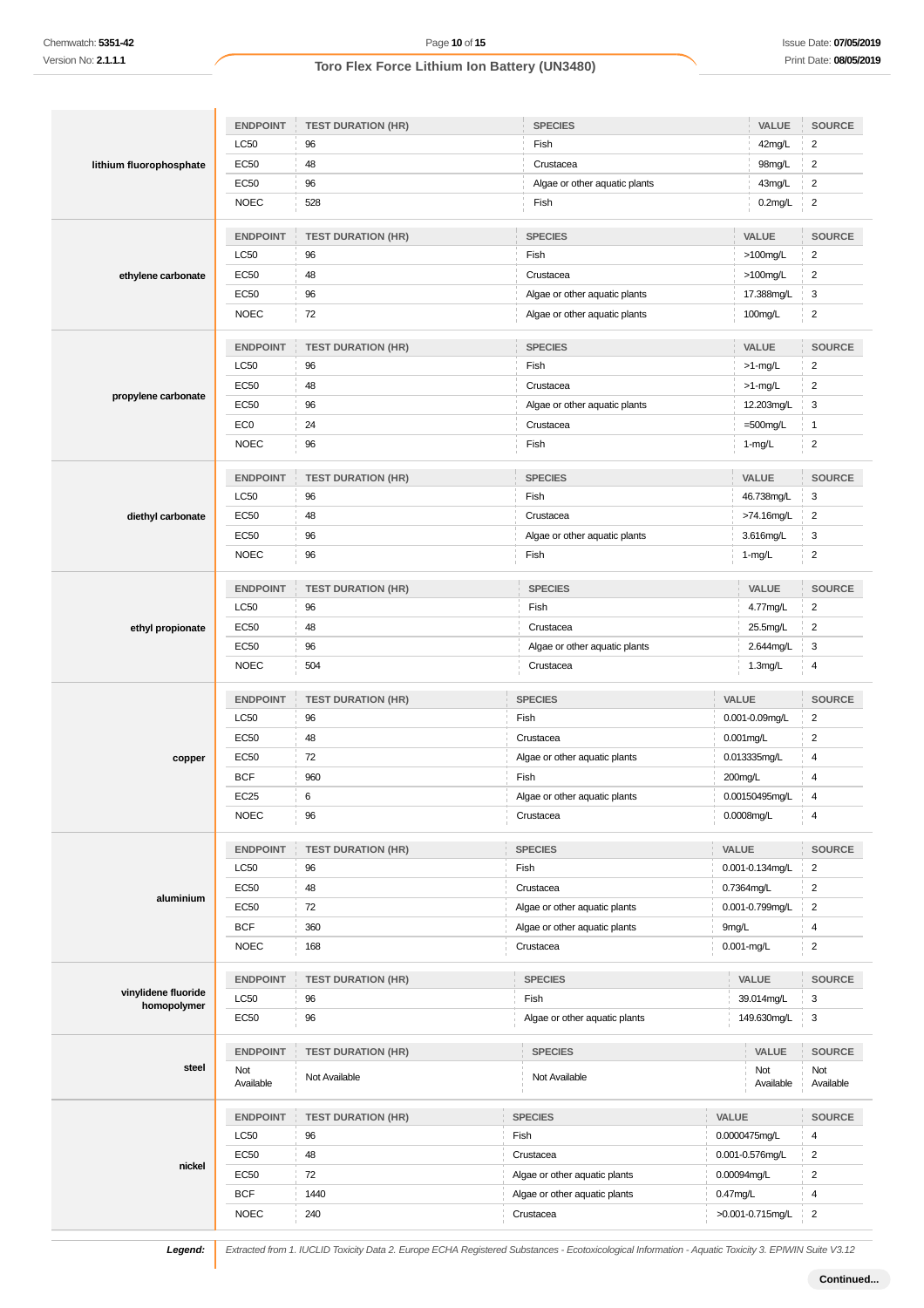(QSAR) - Aquatic Toxicity Data (Estimated) 4. US EPA, Ecotox database - Aquatic Toxicity Data 5. ECETOC Aquatic Hazard Assessment Data 6. NITE (Japan) - Bioconcentration Data 7. METI (Japan) - Bioconcentration Data 8. Vendor Data

### **DO NOT** discharge into sewer or waterways.

### **Persistence and degradability**

| Ingredient                      | Persistence: Water/Soil | Persistence: Air |
|---------------------------------|-------------------------|------------------|
| ethylene carbonate              | <b>HIGH</b>             | <b>HIGH</b>      |
| propylene carbonate             | <b>HIGH</b>             | <b>HIGH</b>      |
| diethyl carbonate               | <b>HIGH</b>             | <b>HIGH</b>      |
| ethyl propionate                | LOW                     | <b>LOW</b>       |
| vinylidene fluoride homopolymer | <b>LOW</b>              | <b>LOW</b>       |

### **Bioaccumulative potential**

| Ingredient                      | <b>Bioaccumulation</b>    |
|---------------------------------|---------------------------|
| ethylene carbonate              | LOW (LogKOW = $-0.3388$ ) |
| propylene carbonate             | LOW (LogKOW = $-0.41$ )   |
| diethyl carbonate               | LOW (LogKOW = $1.21$ )    |
| ethyl propionate                | LOW (LogKOW = $1.21$ )    |
| vinylidene fluoride homopolymer | LOW (LogKOW = $1.24$ )    |

## **Mobility in soil**

| Ingredient                      | <b>Mobility</b>       |
|---------------------------------|-----------------------|
| ethylene carbonate              | LOW ( $KOC = 9.168$ ) |
| propylene carbonate             | LOW ( $KOC = 14.85$ ) |
| diethyl carbonate               | LOW ( $KOC = 28.08$ ) |
| ethyl propionate                | LOW ( $KOC = 11.85$ ) |
| vinylidene fluoride homopolymer | LOW ( $KOC = 35.04$ ) |

## **SECTION 13 DISPOSAL CONSIDERATIONS**

### **Waste treatment methods**

| Recycle wherever possible or consult manufacturer for recycling options.<br>Consult State Land Waste Management Authority for disposal.<br><b>Product / Packaging disposal</b><br>Bury residue in an authorised landfill.<br>Recycle containers if possible, or dispose of in an authorised landfill. |
|-------------------------------------------------------------------------------------------------------------------------------------------------------------------------------------------------------------------------------------------------------------------------------------------------------|
|-------------------------------------------------------------------------------------------------------------------------------------------------------------------------------------------------------------------------------------------------------------------------------------------------------|

## **SECTION 14 TRANSPORT INFORMATION**

## **Labels Required**

|                  | . IX                 |
|------------------|----------------------|
| Marine Pollutant | NO<br>Not Applicable |

### **Land transport (DOT)**

| <b>UN number</b>             | 3480                                                          |
|------------------------------|---------------------------------------------------------------|
| UN proper shipping name      | Lithium ion batteries including lithium ion polymer batteries |
| Transport hazard class(es)   | Class<br>-9<br>Not Applicable<br>Subrisk                      |
| Packing group                | Not Applicable                                                |
| <b>Environmental hazard</b>  | Not Applicable                                                |
| Special precautions for user | <b>Hazard Label</b><br>9<br>Special provisions<br>A51, A54    |

## **Air transport (ICAO-IATA / DGR)**

| <b>UN number</b>         | 3480                                                           |
|--------------------------|----------------------------------------------------------------|
| <b>IN</b> prope.<br>name | hatteries<br>ithium<br>(eries)<br>Im <sup>1</sup><br>lithii im |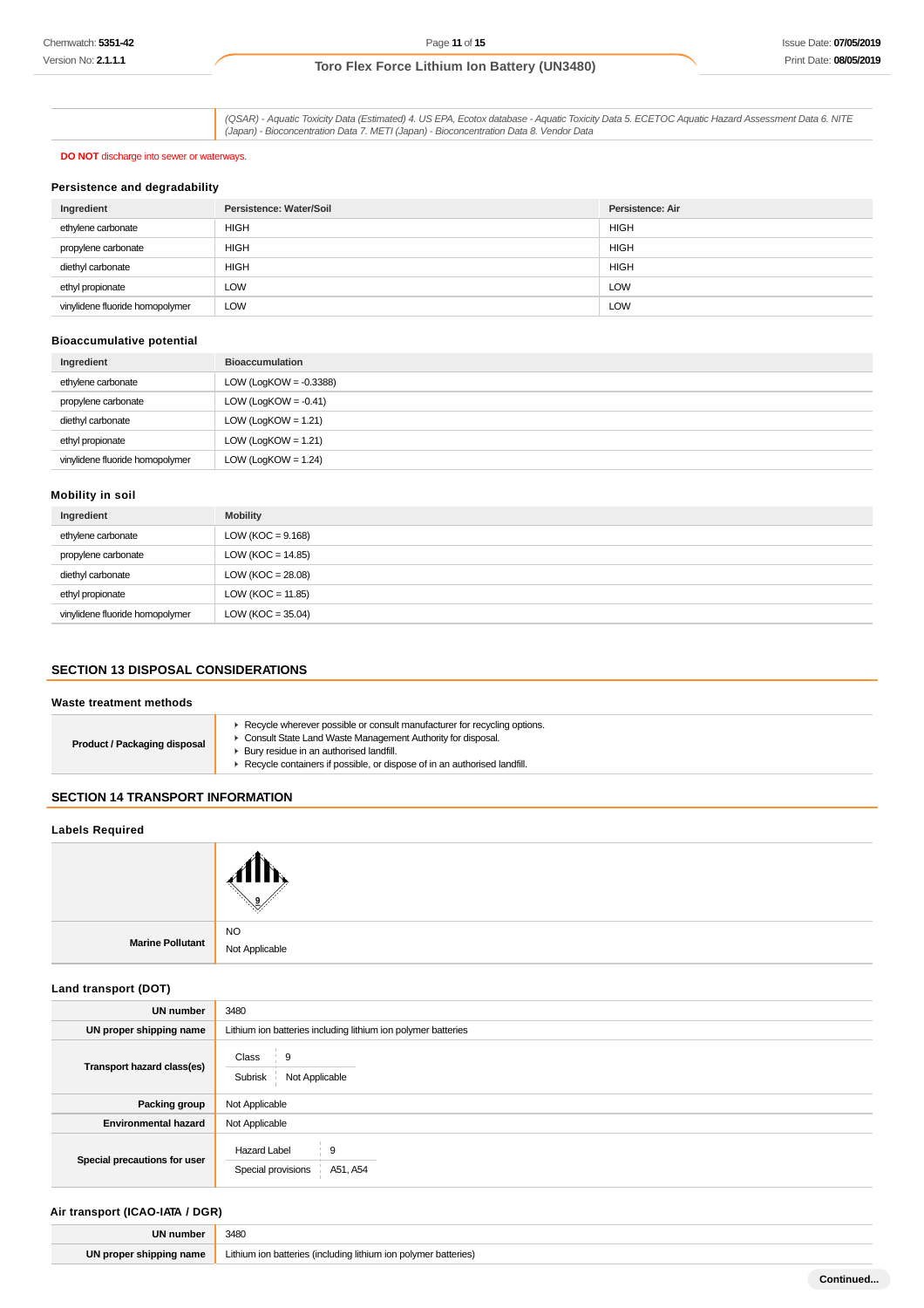|                              | <b>ICAO/IATA Class</b>                                    | 9                                              |                                       |  |
|------------------------------|-----------------------------------------------------------|------------------------------------------------|---------------------------------------|--|
| Transport hazard class(es)   | <b>ICAO / IATA Subrisk</b>                                | Not Applicable                                 |                                       |  |
|                              | <b>ERG Code</b>                                           | 9F                                             |                                       |  |
| Packing group                | Not Applicable                                            |                                                |                                       |  |
| <b>Environmental hazard</b>  | Not Applicable                                            |                                                |                                       |  |
|                              | Special provisions                                        |                                                | A88 A99 A154 A164 A183 A201 A206 A331 |  |
|                              | Cargo Only Packing Instructions                           |                                                | See 965                               |  |
|                              | Cargo Only Maximum Qty / Pack                             |                                                | See 965                               |  |
| Special precautions for user | Passenger and Cargo Packing Instructions                  |                                                | Forbidden                             |  |
|                              | Passenger and Cargo Maximum Qty / Pack                    |                                                | Forbidden                             |  |
|                              | Passenger and Cargo Limited Quantity Packing Instructions |                                                | Forbidden                             |  |
|                              |                                                           | Passenger and Cargo Limited Maximum Qty / Pack | Forbidden                             |  |

## **Sea transport (IMDG-Code / GGVSee)**

| <b>UN</b> number             | 3480                                                                 |                                                 |  |
|------------------------------|----------------------------------------------------------------------|-------------------------------------------------|--|
| UN proper shipping name      | LITHIUM ION BATTERIES (including lithium ion polymer batteries)      |                                                 |  |
| Transport hazard class(es)   | <b>IMDG Class</b><br>$\frac{1}{2}$ 9<br><b>IMDG Subrisk</b>          | Not Applicable                                  |  |
| Packing group                | Not Applicable                                                       |                                                 |  |
| <b>Environmental hazard</b>  | Not Applicable                                                       |                                                 |  |
| Special precautions for user | <b>EMS Number</b><br>Special provisions<br><b>Limited Quantities</b> | $F-A$ , S-I<br>188 230 310 348 376 377 384<br>0 |  |

### **Transport in bulk according to Annex II of MARPOL and the IBC code**

Not Applicable

## **SECTION 15 REGULATORY INFORMATION**

## **Safety, health and environmental regulations / legislation specific for the substance or mixture**

## **LITHIUM COBALTATE(12190-79-3) IS FOUND ON THE FOLLOWING REGULATORY LISTS**

| International Agency for Research on Cancer (IARC) - Agents Classified by the IARC          | US Clean Air Act - Hazardous Air Pollutants                                                |
|---------------------------------------------------------------------------------------------|--------------------------------------------------------------------------------------------|
| Monographs                                                                                  | US EPCRA Section 313 Chemical List                                                         |
| US - Idaho Toxic Air Pollutants Non- Carcinogenic Increments - Occupational Exposure Limits | US National Toxicology Program (NTP) 14th Report Part B. Reasonably Anticipated to be a    |
| US - Washington Permissible exposure limits of air contaminants                             | Human Carcinogen                                                                           |
| US ACGIH Threshold Limit Values (TLV)                                                       | US Toxic Substances Control Act (TSCA) - Chemical Substance Inventory                      |
| US ACGIH Threshold Limit Values (TLV) - Carcinogens                                         | US TSCA Chemical Substance Inventory - Interim List of Active Substances                   |
| US ACGIH Threshold Limit Values (TLV) - Notice of Intended Changes                          |                                                                                            |
| GRAPHITE(7782-42-5) IS FOUND ON THE FOLLOWING REGULATORY LISTS                              |                                                                                            |
| US - Alaska Limits for Air Contaminants                                                     | US - Washington Permissible exposure limits of air contaminants                            |
| US - California Permissible Exposure Limits for Chemical Contaminants                       | US - Wyoming Toxic and Hazardous Substances Table Z1 Limits for Air Contaminants           |
| US - Hawaii Air Contaminant Limits                                                          | US - Wyoming Toxic and Hazardous Substances Table Z-3 Mineral Dusts                        |
| US - Idaho - Limits for Air Contaminants                                                    | US ACGIH Threshold Limit Values (Spanish)                                                  |
| US - Massachusetts - Right To Know Listed Chemicals                                         | US ACGIH Threshold Limit Values (TLV)                                                      |
| US - Michigan Exposure Limits for Air Contaminants                                          | US DOE Temporary Emergency Exposure Limits (TEELs)                                         |
| US - Minnesota Permissible Exposure Limits (PELs)                                           | US NIOSH Recommended Exposure Limits (RELs)                                                |
| US - Oregon Permissible Exposure Limits (Z-1)                                               | US NIOSH Recommended Exposure Limits (RELs) (Spanish)                                      |
| US - Oregon Permissible Exposure Limits (Z-3)                                               | US OSHA Permissible Exposure Levels (PELs) - Table Z1                                      |
| US - Pennsylvania - Hazardous Substance List                                                | US OSHA Permissible Exposure Levels (PELs) - Table Z3                                      |
| US - Rhode Island Hazardous Substance List                                                  | US OSHA Permissible Exposure Limits - Annotated Table Z-1 (Spanish)                        |
| US - Tennessee Occupational Exposure Limits - Limits For Air Contaminants                   | US OSHA Permissible Exposure Limits - Annotated Table Z-3 (Spanish)                        |
| US - Vermont Permissible Exposure Limits Table Z-1-A Final Rule Limits for Air Contaminants | US Toxic Substances Control Act (TSCA) - Chemical Substance Inventory                      |
| US - Vermont Permissible Exposure Limits Table Z-1-A Transitional Limits for Air            | US TSCA Chemical Substance Inventory - Interim List of Active Substances                   |
| Contaminants                                                                                |                                                                                            |
| LITHIUM FLUOROPHOSPHATE(21324-40-3) IS FOUND ON THE FOLLOWING REGULATORY LISTS              |                                                                                            |
| International Air Transport Association (IATA) Dangerous Goods Regulations                  | US Postal Service (USPS) Hazardous Materials Table: Postal Service Mailability Guide       |
| International Maritime Dangerous Goods Requirements (IMDG Code)                             | US Postal Service (USPS) Numerical Listing of Proper Shipping Names by Identification (ID) |
| United Nations Recommendations on the Transport of Dangerous Goods Model Regulations        | Number                                                                                     |
| (English)                                                                                   | US Toxic Substances Control Act (TSCA) - Chemical Substance Inventory                      |
| US Department of Transportation (DOT), Hazardous Material Table                             | US TSCA Chemical Substance Inventory - Interim List of Active Substances                   |
| US DOE Temporary Emergency Exposure Limits (TEELs)                                          |                                                                                            |

**ETHYLENE CARBONATE(96-49-1) IS FOUND ON THE FOLLOWING REGULATORY LISTS**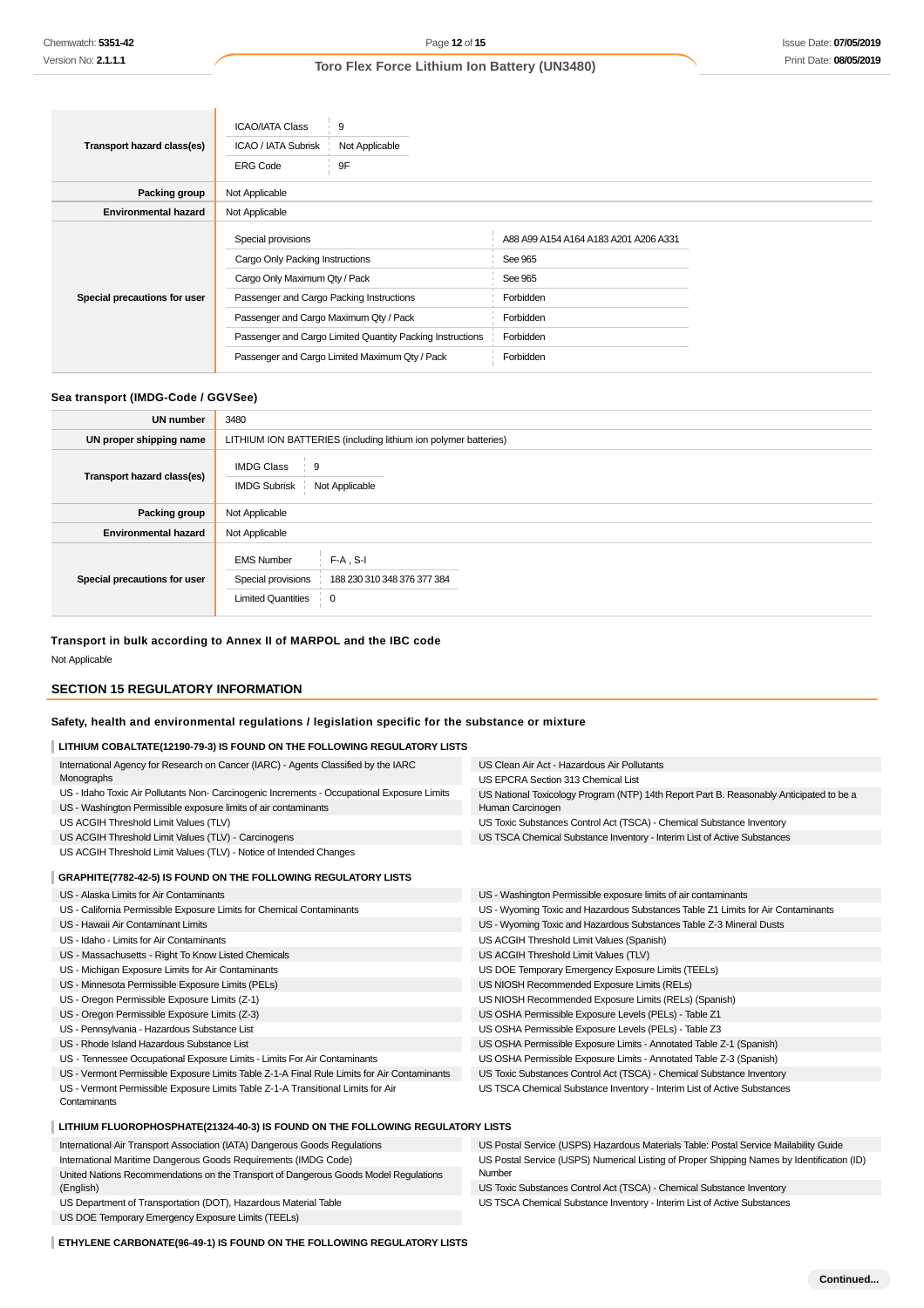#### GESAMP/EHS Composite List - GESAMP Hazard Profiles IMO IBC Code Chapter 17: Summary of minimum requirements IMO IBC Code Chapter 18: List of products to which the Code does not apply IMO MARPOL 73/78 (Annex II) - List of Other Liquid Substances US - Massachusetts - Right To Know Listed Chemicals US - Pennsylvania - Hazardous Substance List US DOE Temporary Emergency Exposure Limits (TEELs) US DOT Coast Guard Bulk Hazardous Materials - List of Flammable and Combustible Bulk Liquid Cargoes US Toxic Substances Control Act (TSCA) - Chemical Substance Inventory US TSCA Chemical Substance Inventory - Interim List of Active Substances **PROPYLENE CARBONATE(108-32-7) IS FOUND ON THE FOLLOWING REGULATORY LISTS** GESAMP/EHS Composite List - GESAMP Hazard Profiles IMO IBC Code Chapter 17: Summary of minimum requirements IMO IBC Code Chapter 18: List of products to which the Code does not apply US DOE Temporary Emergency Exposure Limits (TEELs) US DOT Coast Guard Bulk Hazardous Materials - List of Flammable and Combustible Bulk Liquid Cargoes US Toxic Substances Control Act (TSCA) - Chemical Substance Inventory US TSCA Chemical Substance Inventory - Interim List of Active Substances **DIETHYL CARBONATE(105-58-8) IS FOUND ON THE FOLLOWING REGULATORY LISTS** GESAMP/EHS Composite List - GESAMP Hazard Profiles IMO IBC Code Chapter 17: Summary of minimum requirements International Air Transport Association (IATA) Dangerous Goods Regulations International Maritime Dangerous Goods Requirements (IMDG Code) United Nations Recommendations on the Transport of Dangerous Goods Model Regulations (English) US - Massachusetts - Right To Know Listed Chemicals US - Pennsylvania - Hazardous Substance List US Department of Transportation (DOT), Hazardous Material Table US DOE Temporary Emergency Exposure Limits (TEELs) US Postal Service (USPS) Hazardous Materials Table: Postal Service Mailability Guide US Postal Service (USPS) Numerical Listing of Proper Shipping Names by Identification (ID) Number US Toxic Substances Control Act (TSCA) - Chemical Substance Inventory US TSCA Chemical Substance Inventory - Interim List of Active Substances **ETHYL PROPIONATE(105-37-3) IS FOUND ON THE FOLLOWING REGULATORY LISTS** GESAMP/EHS Composite List - GESAMP Hazard Profiles IMO IBC Code Chapter 17: Summary of minimum requirements IMO MARPOL (Annex II) - List of Noxious Liquid Substances Carried in Bulk International Air Transport Association (IATA) Dangerous Goods Regulations International Maritime Dangerous Goods Requirements (IMDG Code) United Nations Recommendations on the Transport of Dangerous Goods Model Regulations (English) US - Massachusetts - Right To Know Listed Chemicals US - Pennsylvania - Hazardous Substance List US Department of Transportation (DOT), Hazardous Material Table US DOE Temporary Emergency Exposure Limits (TEELs) US DOT Coast Guard Bulk Hazardous Materials - List of Flammable and Combustible Bulk Liquid Cargoes US Postal Service (USPS) Hazardous Materials Table: Postal Service Mailability Guide US Postal Service (USPS) Numerical Listing of Proper Shipping Names by Identification (ID) Number US Toxic Substances Control Act (TSCA) - Chemical Substance Inventory US TSCA Chemical Substance Inventory - Interim List of Active Substances **COPPER(7440-50-8) IS FOUND ON THE FOLLOWING REGULATORY LISTS** US - Alaska Limits for Air Contaminants US - California OEHHA/ARB - Acute Reference Exposure Levels and Target Organs (RELs) US - California Permissible Exposure Limits for Chemical Contaminants US - Hawaii Air Contaminant Limits US - Idaho - Limits for Air Contaminants US - Idaho Toxic Air Pollutants Non- Carcinogenic Increments - Occupational Exposure Limits US - Massachusetts - Right To Know Listed Chemicals US - Michigan Exposure Limits for Air Contaminants US - Minnesota Permissible Exposure Limits (PELs) US - Oregon Permissible Exposure Limits (Z-1) US - Pennsylvania - Hazardous Substance List US - Rhode Island Hazardous Substance List US - Tennessee Occupational Exposure Limits - Limits For Air Contaminants US - Vermont Permissible Exposure Limits Table Z-1-A Final Rule Limits for Air Contaminants US - Vermont Permissible Exposure Limits Table Z-1-A Transitional Limits for Air **Contaminants** US - Washington Permissible exposure limits of air contaminants US - Washington Toxic air pollutants and their ASIL, SQER and de minimis emission values US - Wyoming Toxic and Hazardous Substances Table Z1 Limits for Air Contaminants US ACGIH Threshold Limit Values (Spanish) US ACGIH Threshold Limit Values (TLV) US ATSDR Minimal Risk Levels for Hazardous Substances (MRLs) US CWA (Clean Water Act) - Priority Pollutants US CWA (Clean Water Act) - Toxic Pollutants US Department of Transportation (DOT) List of Hazardous Substances and Reportable Quantities - Hazardous Substances Other Than Radionuclides US Department of Transportation (DOT) Marine Pollutants - Appendix B US DOE Temporary Emergency Exposure Limits (TEELs) US EPA Carcinogens Listing US EPCRA Section 313 Chemical List US NIOSH Recommended Exposure Limits (RELs) US NIOSH Recommended Exposure Limits (RELs) (Spanish) US OSHA Permissible Exposure Levels (PELs) - Table Z1 US OSHA Permissible Exposure Limits - Annotated Table Z-1 (Spanish) US Toxic Substances Control Act (TSCA) - Chemical Substance Inventory US TSCA Chemical Substance Inventory - Interim List of Active Substances **ALUMINIUM(7429-90-5) IS FOUND ON THE FOLLOWING REGULATORY LISTS** International Air Transport Association (IATA) Dangerous Goods Regulations International Maritime Dangerous Goods Requirements (IMDG Code) United Nations Recommendations on the Transport of Dangerous Goods Model Regulations (English) US - Alaska Limits for Air Contaminants US - California Permissible Exposure Limits for Chemical Contaminants US - Hawaii Air Contaminant Limits US - Idaho Toxic Air Pollutants Non- Carcinogenic Increments - Occupational Exposure Limits US - Massachusetts - Right To Know Listed Chemicals US - Michigan Exposure Limits for Air Contaminants US - Minnesota Permissible Exposure Limits (PELs) US - Oregon Permissible Exposure Limits (Z-1) US - Pennsylvania - Hazardous Substance List US - Rhode Island Hazardous Substance List US - Tennessee Occupational Exposure Limits - Limits For Air Contaminants US - Vermont Permissible Exposure Limits Table Z-1-A Final Rule Limits for Air Contaminants US - Vermont Permissible Exposure Limits Table Z-1-A Transitional Limits for Air **Contaminants** US - Wyoming Toxic and Hazardous Substances Table Z1 Limits for Air Contaminants US ACGIH Threshold Limit Values (Spanish) US ACGIH Threshold Limit Values (TLV) US ACGIH Threshold Limit Values (TLV) - Carcinogens US ATSDR Minimal Risk Levels for Hazardous Substances (MRLs) US Department of Homeland Security (DHS) - Chemical Facility Anti-Terrorism Standards (CFATS) - Chemicals of Interest US Department of Transportation (DOT), Hazardous Material Table US Department of Transportation (DOT), Hazardous Material Table : Goods Forbidden for **Transport** US EPCRA Section 313 Chemical List US NIOSH Recommended Exposure Limits (RELs) US NIOSH Recommended Exposure Limits (RELs) (Spanish) US OSHA Permissible Exposure Levels (PELs) - Table Z1 US OSHA Permissible Exposure Limits - Annotated Table Z-1 (Spanish) US Postal Service (USPS) Hazardous Materials Table: Postal Service Mailability Guide US Postal Service (USPS) Numerical Listing of Proper Shipping Names by Identification (ID) Number

US - Washington Permissible exposure limits of air contaminants

US Toxic Substances Control Act (TSCA) - Chemical Substance Inventory US TSCA Chemical Substance Inventory - Interim List of Active Substances

**VINYLIDENE FLUORIDE HOMOPOLYMER(24937-79-9) IS FOUND ON THE FOLLOWING REGULATORY LISTS**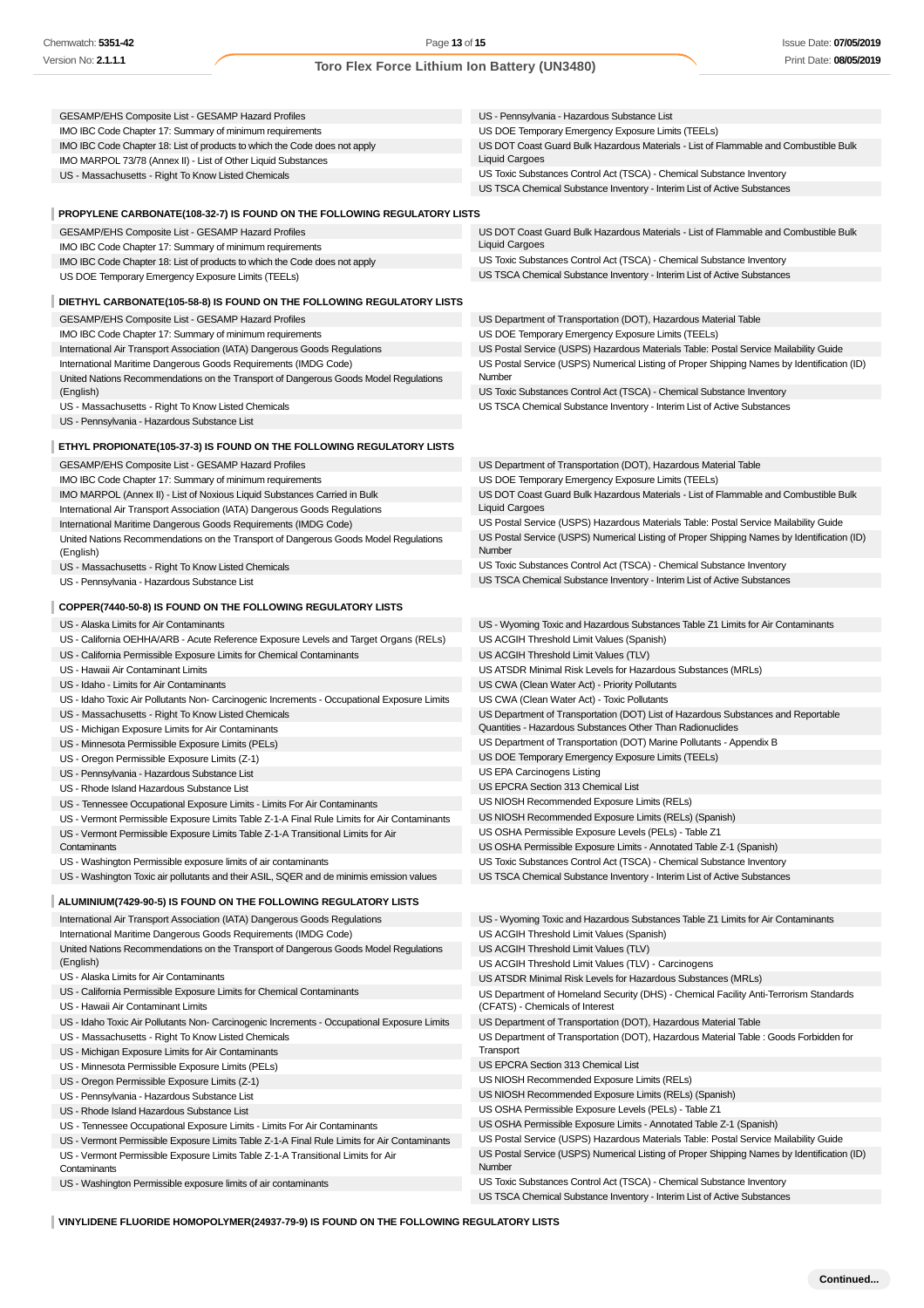US Toxic Substances Control Act (TSCA) - Chemical Substance Inventory

US - Washington Permissible exposure limits of air contaminants

US ACGIH Threshold Limit Values (TLV) - Carcinogens US ATSDR Minimal Risk Levels for Hazardous Substances (MRLs)

Quantities - Hazardous Substances Other Than Radionuclides US DOE Temporary Emergency Exposure Limits (TEELs)

US OSHA Permissible Exposure Limits - Annotated Table Z-1 (Spanish) US Toxic Substances Control Act (TSCA) - Chemical Substance Inventory US TSCA Chemical Substance Inventory - Interim List of Active Substances

US ACGIH Threshold Limit Values (Spanish) US ACGIH Threshold Limit Values (TLV)

US Clean Air Act - Hazardous Air Pollutants US CWA (Clean Water Act) - Priority Pollutants US CWA (Clean Water Act) - Toxic Pollutants

US EPCRA Section 313 Chemical List

US NIOSH Recommended Exposure Limits (RELs) US NIOSH Recommended Exposure Limits (RELs) (Spanish) US OSHA Permissible Exposure Levels (PELs) - Table Z1

Human Carcinogen

US - Wyoming Toxic and Hazardous Substances Table Z1 Limits for Air Contaminants

US Department of Transportation (DOT) List of Hazardous Substances and Reportable

US National Toxicology Program (NTP) 14th Report Part B. Reasonably Anticipated to be a

| US List of Active Substances Exempt from the TSCA Inventory Notifications (Active-Inactive) |  |
|---------------------------------------------------------------------------------------------|--|
| Rule                                                                                        |  |
|                                                                                             |  |

**STEEL(12597-69-2) IS FOUND ON THE FOLLOWING REGULATORY LISTS** Not Applicable

### **NICKEL(7440-02-0) IS FOUND ON THE FOLLOWING REGULATORY LISTS**

International Agency for Research on Cancer (IARC) - Agents Classified by the IARC Monographs

US - Alaska Limits for Air Contaminants

US - California OEHHA/ARB - Acute Reference Exposure Levels and Target Organs (RELs) US - California OEHHA/ARB - Chronic Reference Exposure Levels and Target Organs (CRELs)

US - California Office of Environmental Health Hazard Assessment Proposition 65 No Significant Risk Levels (NSRLs) for Carcinogens and Maximum Allowable Dose Levels (MADLs) for Chemicals Causing Reproductive Toxicity

US - California Permissible Exposure Limits for Chemical Contaminants

- US California Proposition 65 Carcinogens
- US Hawaii Air Contaminant Limits
- US Idaho Limits for Air Contaminants
- US Massachusetts Right To Know Listed Chemicals
- US Michigan Exposure Limits for Air Contaminants
- US Minnesota Permissible Exposure Limits (PELs)

US - New Jersey Right to Know - Special Health Hazard Substance List (SHHSL): Carcinogens

US - Oregon Permissible Exposure Limits (Z-1)

US - Pennsylvania - Hazardous Substance List

US - Rhode Island Hazardous Substance List

US - Tennessee Occupational Exposure Limits - Limits For Air Contaminants

US - Vermont Permissible Exposure Limits Table Z-1-A Final Rule Limits for Air Contaminants

US - Vermont Permissible Exposure Limits Table Z-1-A Transitional Limits for Air **Contaminants** 

### **Federal Regulations**

### **Superfund Amendments and Reauthorization Act of 1986 (SARA)**

### **SECTION 311/312 HAZARD CATEGORIES**

## Flammable (Gases, Aerosols, Liquids, or Solids) Yes Gas under pressure **No. 2006** No. 2006 No. 2006 No. 2006 No. 2006 No. 2006 No. 2006 No. 2006 No. 2006 No. 2006 No. 2006 No. 2006 No. 2006 No. 2006 No. 2006 No. 2006 No. 2006 No. 2006 No. 2006 No. 2006 No. 2006 No. 2006 No. explosive the contract of the contract of the contract of the contract of the contract of the contract of the contract of the contract of the contract of the contract of the contract of the contract of the contract of the Self-heating No Pyrophoric (Liquid or Solid) No. Note that the state of the state of the state of the state of the state of the state of the state of the state of the state of the state of the state of the state of the state of the state Pyrophoric Gas Note that the contract of the contract of the contract of the contract of the contract of the contract of the contract of the contract of the contract of the contract of the contract of the contract of the c Corrosive to metal No Oxidizer (Liquid, Solid or Gas) No Organic Peroxide No. 2006 No. 2007 No. 2008 No. 2008 No. 2008 No. 2008 No. 2009 No. 2008 No. 2009 No. 2009 No. Self-reactive No. No. 2006 No. 2006 No. 2006 No. 2006 No. 2006 No. 2006 No. 2006 No. 2006 No. 2006 No. 2006 No In contact with water emits flammable gas No was not all the state of the state of the state of the state of the state of the state of the state of the state of the state of the state of the state of the state of the state Combustible Dust No Carcinogenicity No Acute toxicity (any route of exposure) No Reproductive toxicity No. No. 2006. The state of the state of the state of the state of the state of the state of the state of the state of the state of the state of the state of the state of the state of the state of the **Skin Corrosion or Irritation** Yes Respiratory or Skin Sensitization No. No. 2006. The Sensitization No. 2006. No sensitization No. 2006. No. 2006. No. 2007. No. 2008. No. 2008. No. 2008. No. 2008. No. 2008. No. 2008. No. 2008. No. 2008. No. 2008. No. 2008. Serious eve damage or eve irritation  $\qquad \qquad$  Yes Specific target organ toxicity (single or repeated exposure) Yes Aspiration Hazard No Germ cell mutagenicity No. No. 2006 No. 2012 12:30 No. 2012 12:30 No. 2012 12:30 No. 2012 12:30 No. 2012 12:30 No. 2013 12:30 No. 2013 12:30 No. 2013 12:30 No. 2013 12:30 No. 2013 12:30 No. 2013 12:30 No. 2013 12:30 No. 20 Simple Asphyxiant No and the Second Contract of the Second Contract of the Second Contract of No and The Second Contract of No and The Second Contract of No and The Second Contract of No and The Second Contract of No and T Hazards Not Otherwise Classified Note that the classified Note of the Note of the Note of the Note of the Note of the Note of the Note of the Note of the Note of the Note of the Note of the Note of the Note of the Note of

#### **US. EPA CERCLA HAZARDOUS SUBSTANCES AND REPORTABLE QUANTITIES (40 CFR 302.4)**

| Name   | <b>Reportable Quantity in Pounds (lb)</b> | Reportable Quantity in kg |
|--------|-------------------------------------------|---------------------------|
| Copper | 5000                                      | 2270                      |
| Nickel | 100                                       | 45.4                      |

### **State Regulations**

#### **US. CALIFORNIA PROPOSITION 65**

WARNING: This product contains a chemical known to the State of California to cause cancer and birth defects or other reproductive harm